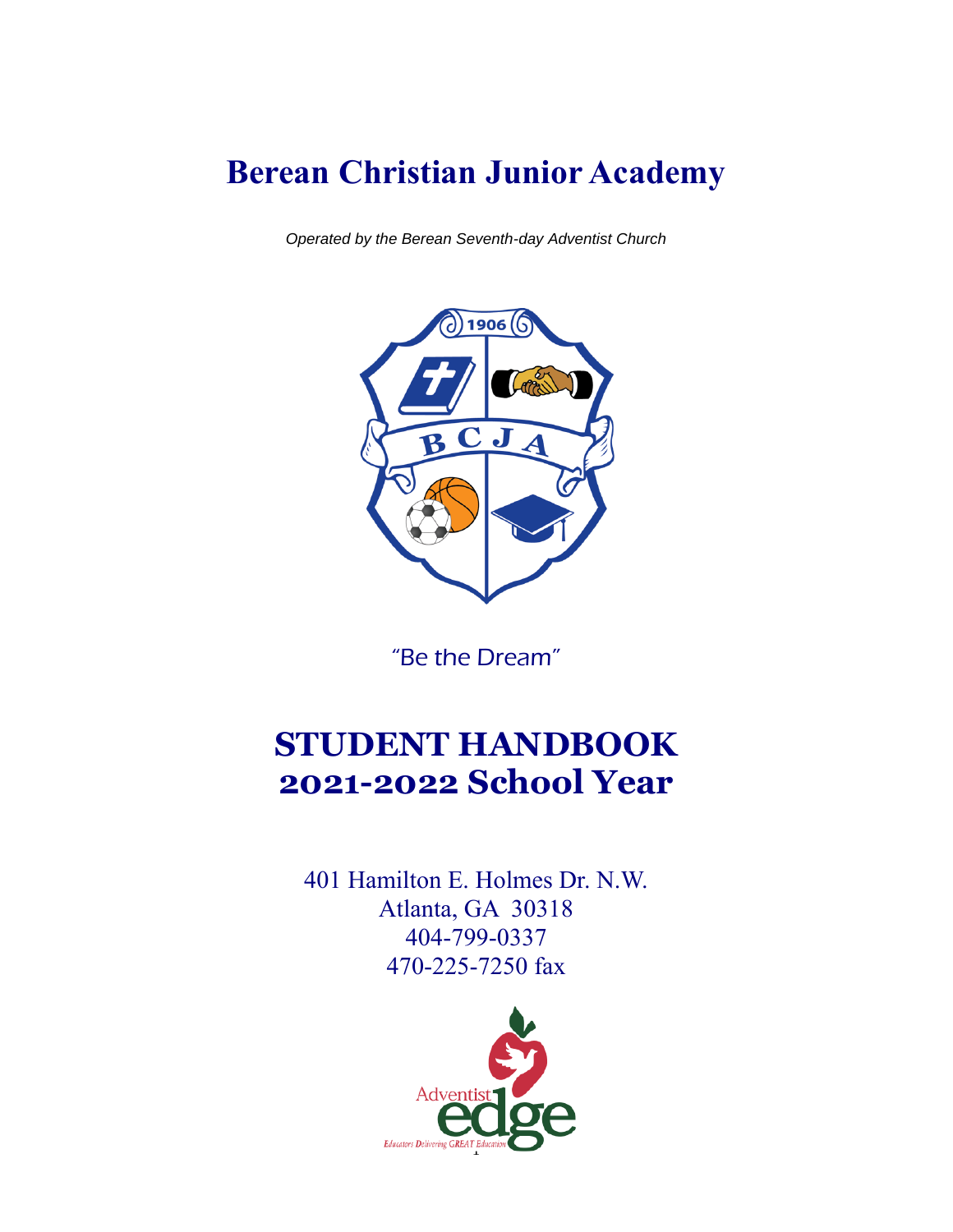Disclaimer:

By no means is this handbook all-inclusive. The school retains the right to alter or vary the application of these rules and procedures. This handbook is intended to help parents, students, and school personnel work together. Many guiding statements are included in this document, but by no means does it cover every situation.

As new policies or regulations are developed by the school board, South Atlantic Conference, or State/ Federal Statutes, additions and/or deletions will be made to this manual. Every effort will be made by school employees to help students understand what is expected of them.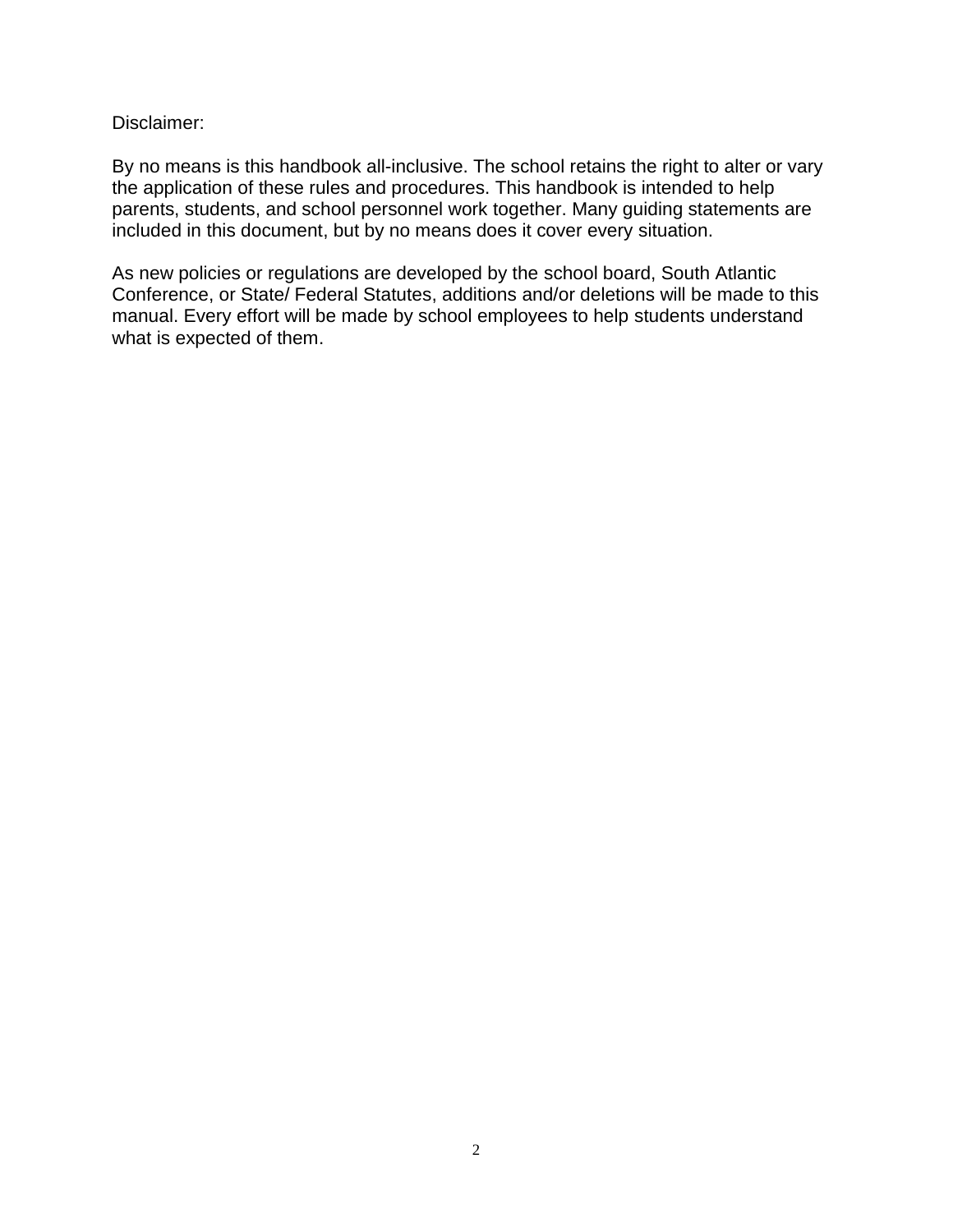# **TABLE OF CONTENTS**

| <b>Table of Contents</b>                             | 2         |
|------------------------------------------------------|-----------|
| <b>Our Faculty and Staff</b>                         | 3         |
| <b>ESLR's (Expected Student Learning Results)</b>    | 4         |
| <b>Philosophy and Objectives</b>                     | 5&6       |
| <b>Who May Attend</b>                                | 7         |
| <b>Admissions and Registration</b>                   | 7&8       |
| <b>Financial Information</b>                         | $9 - 12$  |
| <b>Health &amp; Safety</b>                           | $12 - 13$ |
| <b>Attendance</b>                                    | $14 - 15$ |
| <b>Dress Code</b>                                    | $16 - 18$ |
| <b>Classroom Visitations</b>                         | 19        |
| General Information/Texting, Sexting/Bullying        | 19-23     |
| <b>Registration, Transfer, Withdrawal Procedures</b> | 24        |
| <b>BCJA Grading System/Ren Web</b>                   | 24&25     |
| <b>Graduation Requirements</b>                       | 25        |
| <b>Student Government Officers/Homework</b>          | 26        |
| <b>Academic Information/Home &amp;School</b>         | 27        |
| What Parents Can Do To Help                          | 28        |
| <b>BCJA Staff &amp; Faculty E-Mail Address</b>       | 29        |
| Citizenship                                          | 30-40     |
| <b>BCJA School Board Members</b>                     | 41        |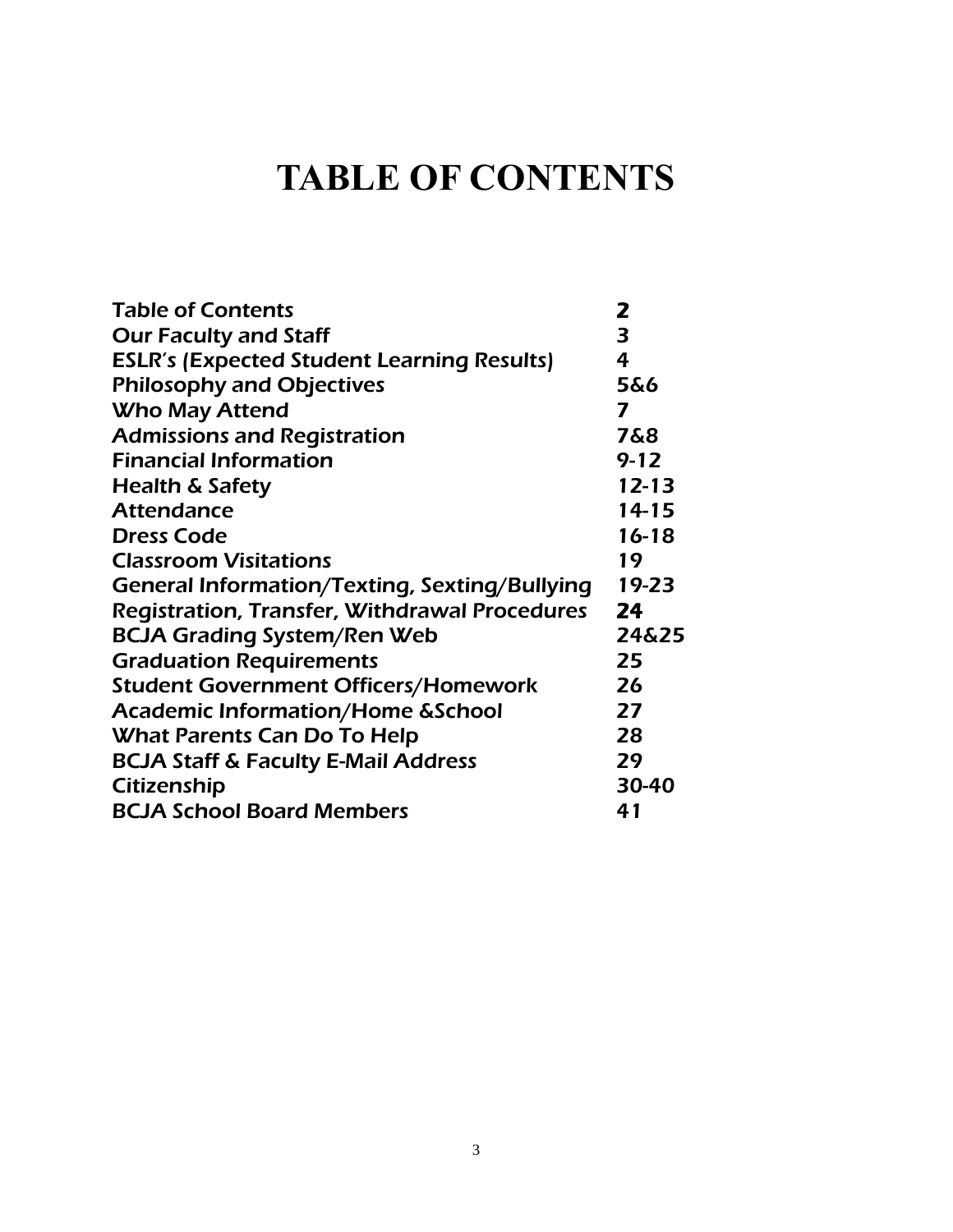# **OUR FACULTY AND STAFF**

## **Berean Christian Junior Academy**

Kindergarten & Grade 1 Princess Hawk 2<sup>nd</sup> & 3<sup>rd</sup> Grade Self Contained Class **External Strutter Brown** 4<sup>th</sup> & 5<sup>th</sup> Grade Self Contained Class **The Contained Class** Yuki Lewis 6<sup>th</sup> & 7<sup>th</sup> Homeroom, 6-8 Science & Math Camille Belle 8<sup>th</sup> Homeroom, 6-8 History & Language Arts **Shawonne Sampson** Resource Teacher **Ruth Dormus** Ruth Dormus Performing Arts Visual Arts Physical Education  $K - 8$ Spanish

Front Desk Receptionist Annie Lee Director of Counseling & Records **Rosita Lashley** Rosita Lashley Business Manager **Accountant** Campus Security **Major H. Walker** Campus Security **Major H. Walker** Campus Caretaker North Campus Caretaker Nulliam Lowe Custodial Services Food & Hospitality

Greg Clemons Jeremiah Turner John Damon Gabrielle Castillo

Dr. Gary Gardner Natasha Daughma Lee Clark Judy Wright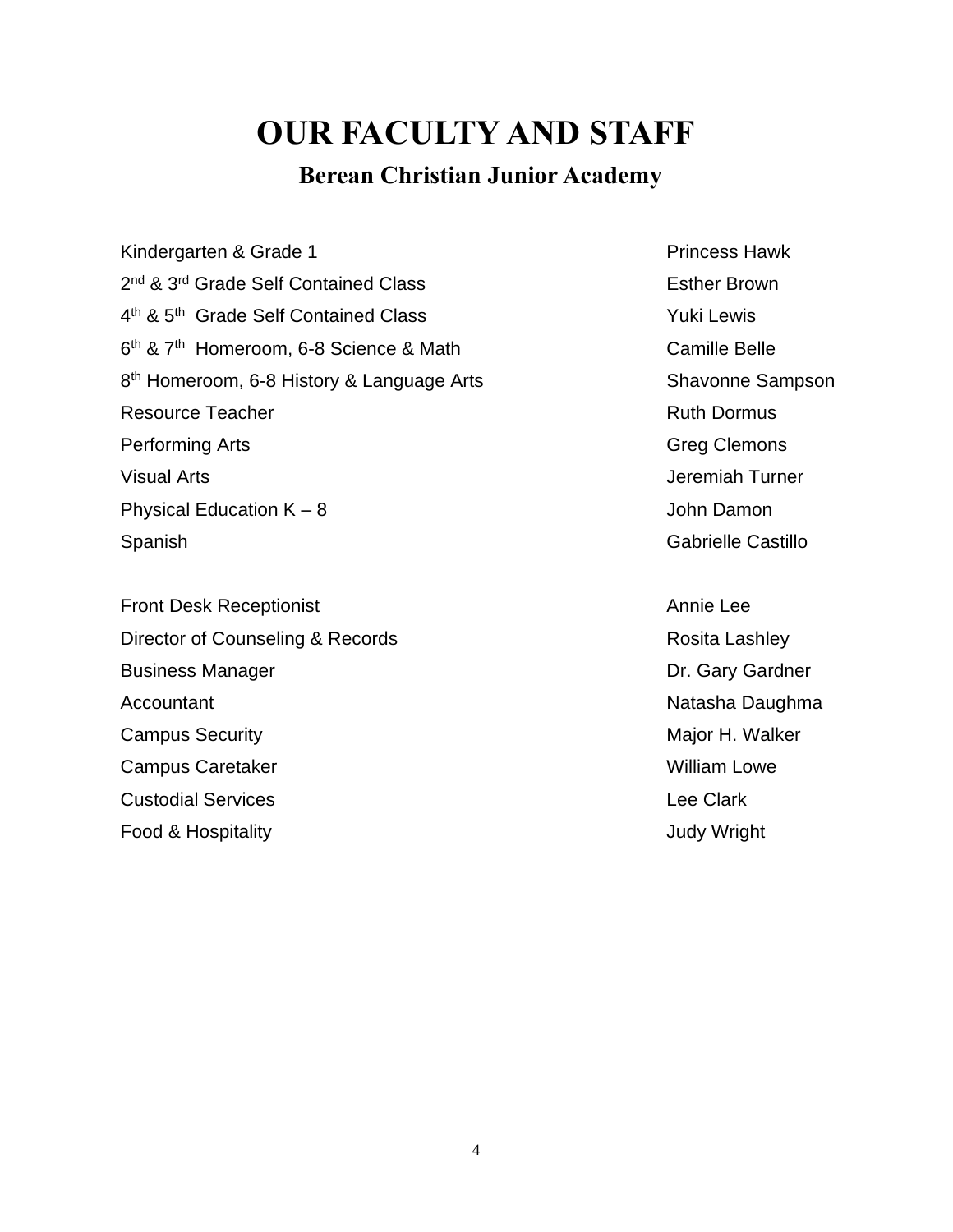## **Berean Christian Junior Academy ESLRS**

(Expected Student Learning Results)

## **Seeks to develop students who are:**

### **Bible based**

- $\Box$  Students will develop an active spiritual life and recognize Jesus as their personal Savior.
- $\Box$  Students will demonstrate knowledge of the life and teachings of Jesus.
- $\Box$  Students will participate in programs that will enhance their spiritual growth.
- $\Box$  Students will develop skills that will aid them in developing a good character and in making moral choices.
- $\Box$  Students will develop habits pertaining to leading a wholesome healthy lifestyle, mentally, physically, emotionally and spiritually.

### **C**ritical Thinkers

- $\Box$  Students will use creativity and critical thinking skills.
- $\Box$  Students will be able to analyze, interpret, and evaluate significant concepts.
- $\Box$  Students will be able to design and implement multiple strategies for problem solving.

### **J**oyful Citizens

- $\Box$  Students will value the common good and recognize that individual acts influence the welfare of the community.
- $\Box$  Students will gain a knowledge and appreciation for diversity and a respect for diverse cultures.
- $\Box$  Students will develop effective methods for self-management and become ethical and nurturing citizens.
- $\Box$  Students will also exhibit good sportsmanship that will display a Christ-like attitude.

### **A**cademically Literate

- $\Box$  Students will be able to speak effectively, write clearly, read and understand various types of writings and become technologically literate.
- $\Box$  Students will demonstrate a commitment to producing quality academic skills needed for success in high school.
- $\Box$  Students will develop their esthetic abilities; cultivate an appreciation of the arts from various cultures and apply discriminating criteria in their choices relating to music, art and entertainment.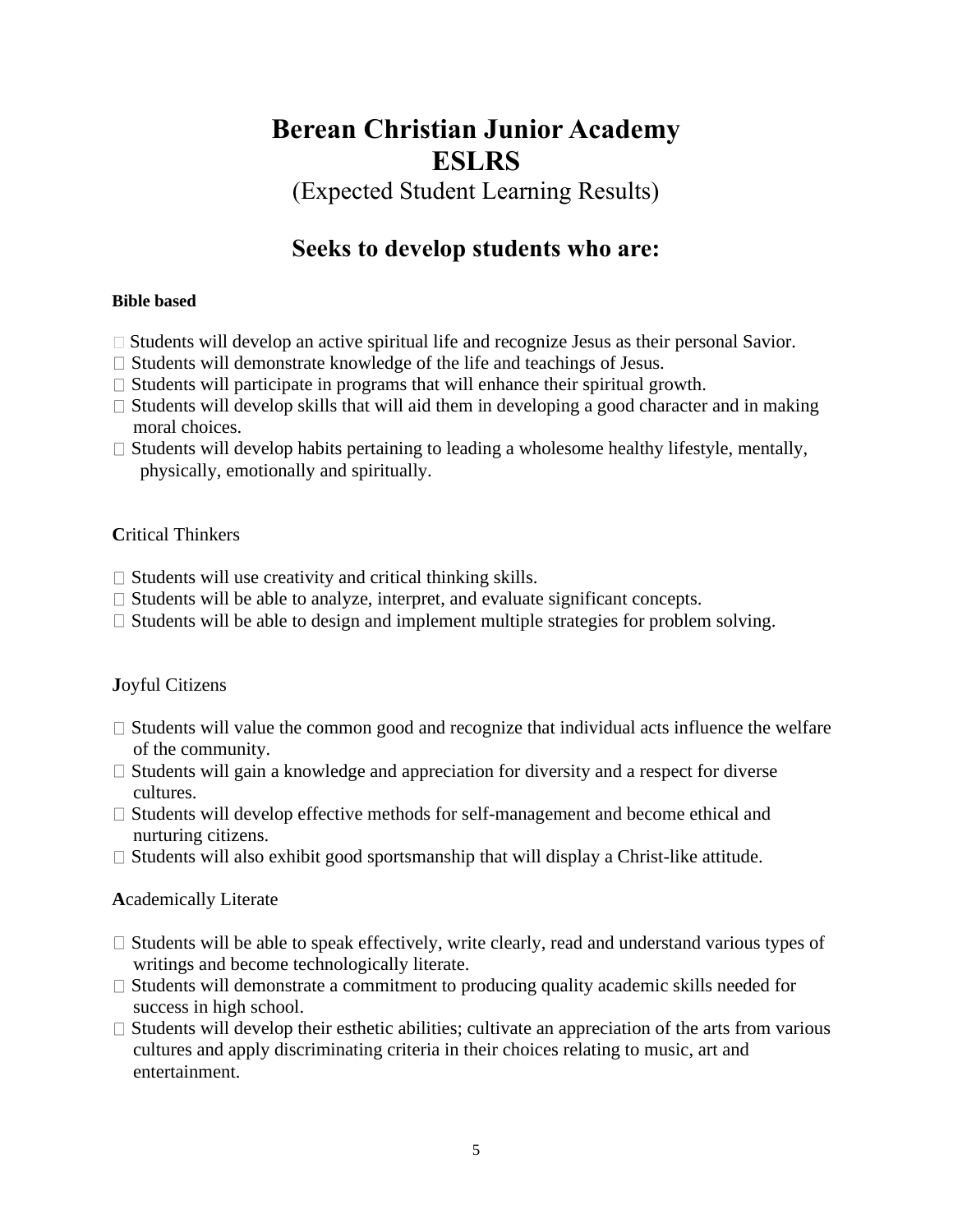## **PHILOSOPHY**

Seventh-day Adventist Christian Education, in cooperation with divine agencies, is dedicated to the fulfillment of one great purpose: "to restore in man the image of his Maker, to bring him back to the perfection in which he was created, to promote the development of body, mind, and soul, that the divine purpose of this creation might be realized." Education, p.15, 16.

Seventh-day Adventist Christian Education places a high estimate on the infinite worth of every individual and seeks to provide a climate in which a positive self-image may be developed. By providing a Christ-centered curriculum, we seek to develop the spiritual, mental, physical, and social aspects of our students. Preparing students to live successfully and productively in our society is our goal.

## **OBJECTIVES**

In harmony with our philosophy of developing the whole person, our objectives are as follows:

### **Spiritual**

- 1. To assist students in developing a personal relationship with Jesus Christ.
- 2. To assist students in gaining a growing knowledge of God, who is the Creator and Sustainer of life.
- 3. To prepare students for unselfish service to God and mankind.
- 4. To encourage habits of spiritual reading and study and to acquaint students with knowledge of Seventhday Adventist teachings.

### **Mental**

- 1. To develop within each student a quest for knowledge and a desire to arrive at the highest degree of excellence in accordance with his/her ability.
- 2. To develop minds trained to view with understanding and with historical perspective the religious, social, scientific, racial, and economic forces which shape contemporary life.
- 3. To enable students to develop critical thinking skills and to foster an appreciation of the best in nature, books, music, and all the fine arts.
- 4. To provide opportunities for students to develop a high standard of morals and aesthetic values.

## **Physical**

- 1. To help students understand and practice the principles of healthful living and to recognize that physical fitness is the foundation for any achievement of life.
- 2. To instruct and encourage students to consume only such products as will contribute to their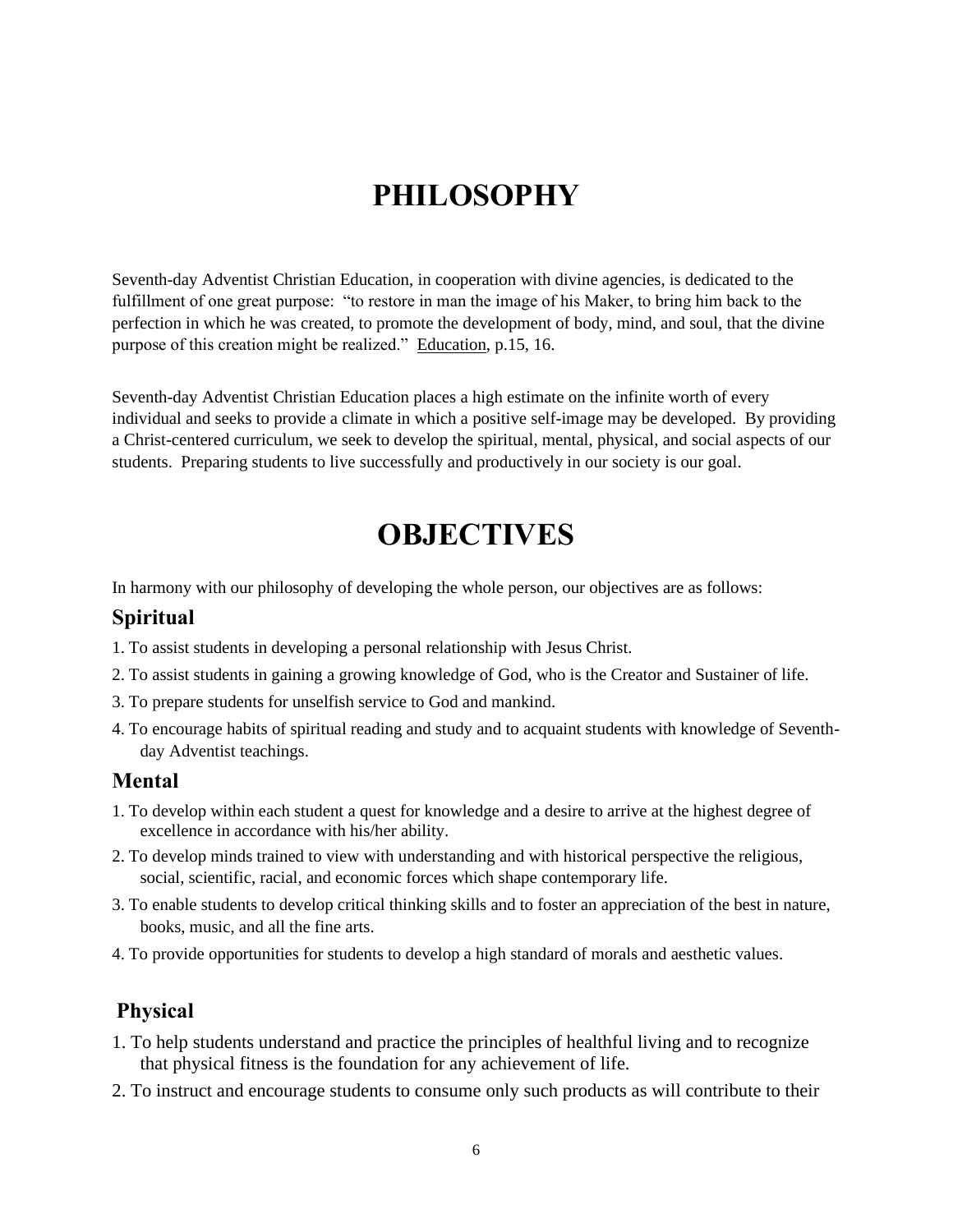well-being and to practice temperance and moderation in all aspects of life.

3. To impress upon the minds of students the importance of good sportsmanship.

### **Social**

- 1. To train each student in the responsibilities of citizenship.
- 2. To encourage good manners, taste, and judgment in social decisions.
- 3. To encourage each student to develop a pleasant Christian personality.
- 4. To teach students to regard others as worthy of respect and to accept others as friends regardless of social, economic, or racial origin.

## **ACCREDITATION**

BCJA is accredited by the Board of Regents of the General Conference of Seventh-day Adventists, the National Council for Private School Accreditation Board, SACS and Advanced ED. On 3-17-10, BCJA was granted a term of accreditation expiring on December 1, 2023.

## **Non-Discrimination Policy**

As a member of the South Atlantic Conference educational school system, BCJA admits students of any race, color, sex, nationality or ethnic origin to all the rights, privileges, programs and activities generally accorded or made available to students at the school and does not discriminate in the administration of its education and admission policies, scholarship programs, extracurricular and other school administered programs. Even though the school was established primarily for Seventh-day Adventist families, it welcomes all those who are in harmony with its philosophy and objectives of Christian education and who will cheerfully endeavor to live according to its principles.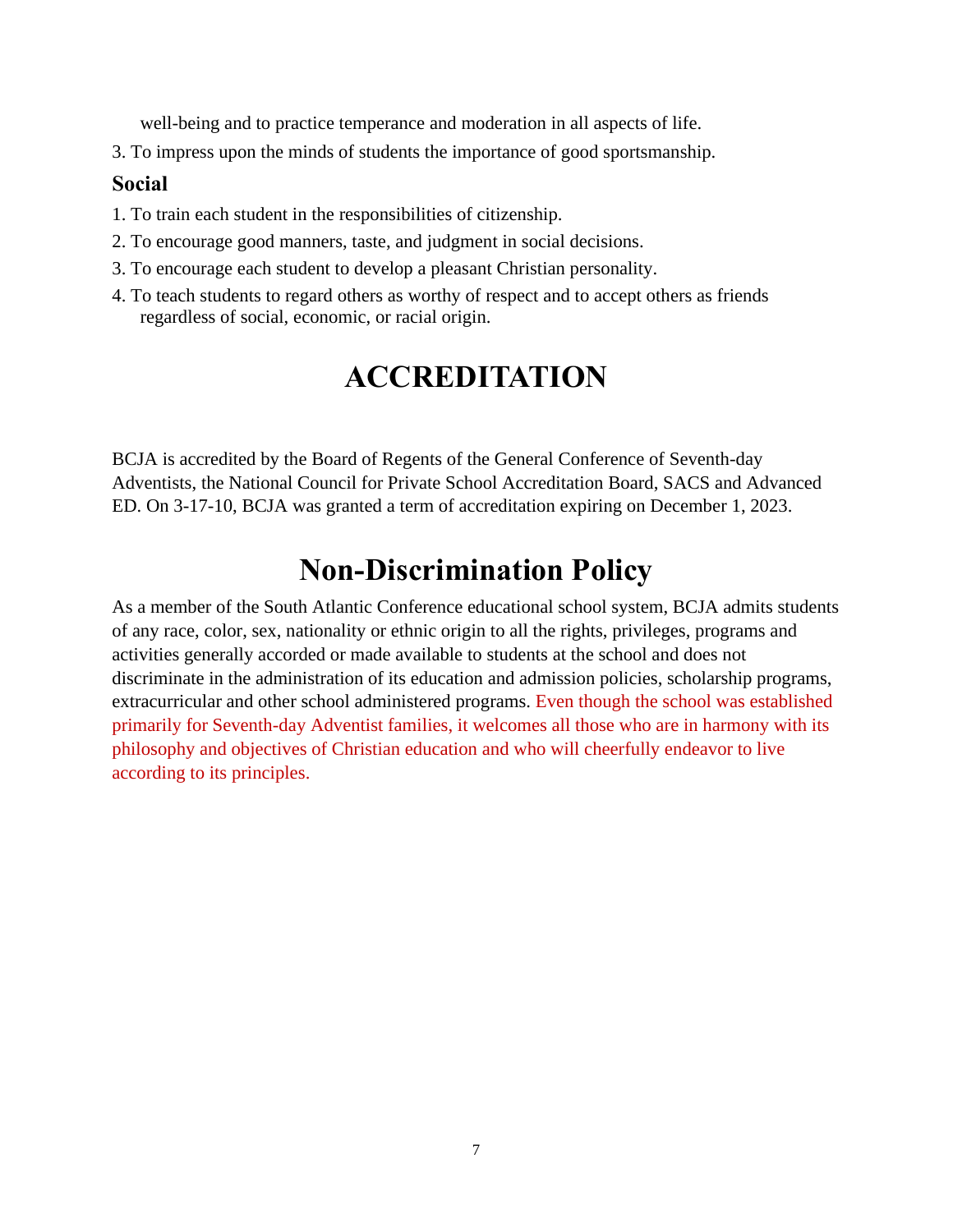# **WHO MAY ATTEND?**

- Seventh-day Adventist schools carefully choose their students based upon high ideals and objectives maintained by our institutions.
- Berean Christian Junior Academy welcomes applications from young people regardless of race, color, religion or national origin whose principles and interests are in harmony with the ideals and traditions of the school as expressed in its objectives and policies.
- Membership in the Seventh-day Adventist Church is not required, but it is understood that everyone who is accepted is required to observe the regulations of the school. Students applying for entrance pledge themselves to maintain Christian standards, to attend regularly scheduled religious services during the school day and give respect to spiritual things.
- Berean Christian Junior Academy has limited resources to accommodate children with exceptionalities, and are therefore may be unable to accept students due to class size requirements and/or severity of exceptionality.

# **Admissions & Registration**

## **Procedures for Admission**

All prospective students must file an application which may be accessed online at www.bcjaschool.com. Applicants will be considered for admission after the following have been received:

- 1. Completed online application (\$55) and registration fee; both fees are non-refundable.
- 2. Grade and citizenship report cards, school records and/or transcripts of credits earned in other schools and 2 recommendations from the school from which the student is transferring.
- 3. Testing and interview.
- 4. Students entering Kindergarten should be five years old by September 1 of that academic year, and those registering for first grade should be six years old by September 1. Birth certificates must be presented at the time of registration to confirm those ages.

Acceptance is generally based on a student's scholastic ability and previous school citizenship. Berean Christian Junior Academy reserves the right to administer an admissions test to a student applying to determine the student's placement or academic level of achievement. Students entering Berean Christian Junior Academy for the first time, regardless of grades, are placed on a **four week probationary period.** At any time during the probationary period, a student may be asked to withdraw if satisfactory conduct or achievement is not maintained.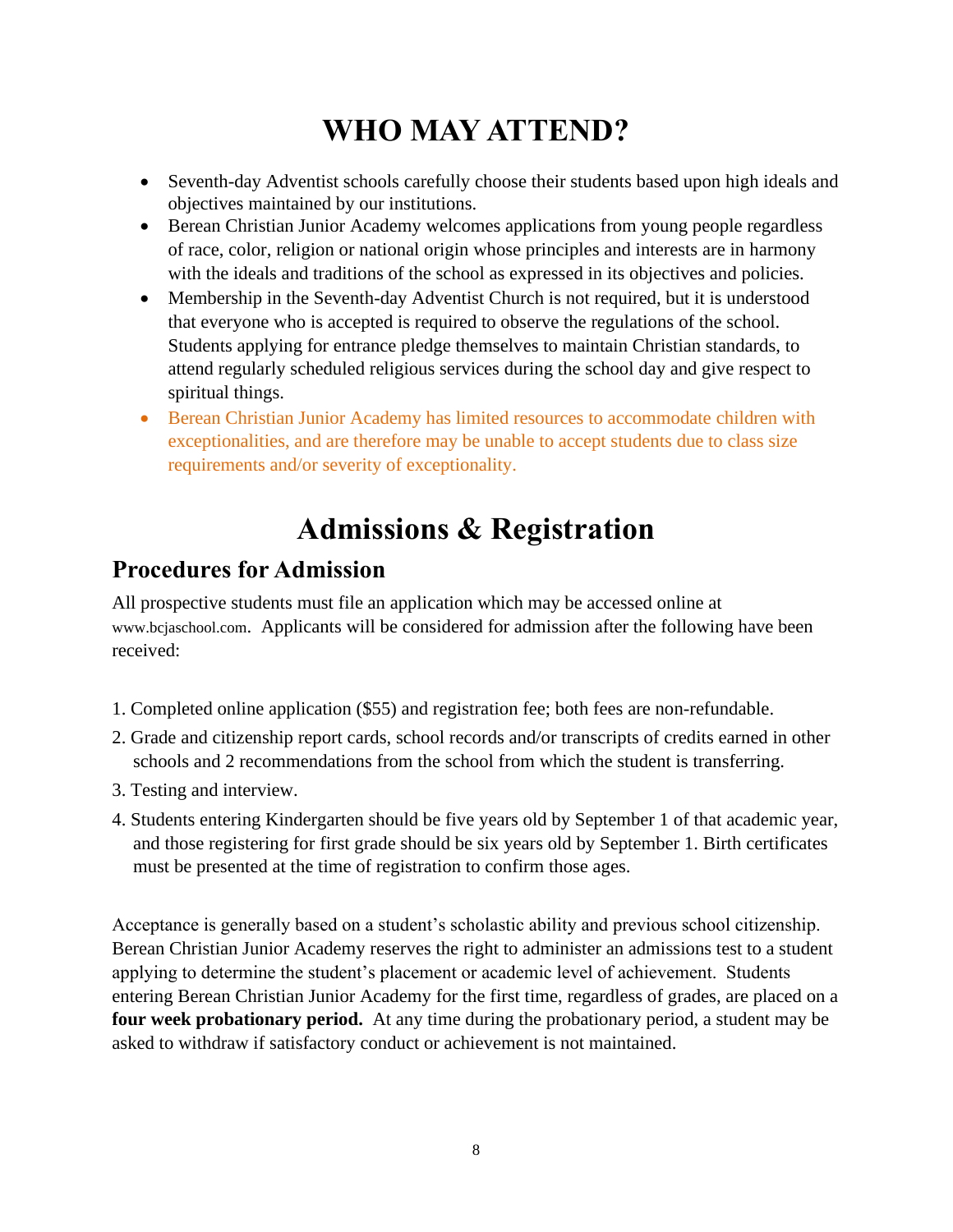## **Registration**

At the time of registration, admission fees are required. The admission fees include insurance, standardized testing, media/technology fee, yearbook, activity fee, and book fees. Students must be registered by September 2. After that date, only transfer students are considered for enrollment. In special circumstances, the principal and school board chair may make an exception.

**The Registration Fees for current school year can be found here**→ **<https://www.bcjaschool.org/tuition>**

## **Methods of Payments**

Cash App (\$BCJA1906), check, automatic debit, money order or cashier's checks are acceptable. Payments may also be made via Zelle (bcja1906@bcjaschool.org)

## **Payments**

Payment of students' accounts should be made at the business office during office hours or can be mailed to the school by the 10th of each month. Statements will be issued on the first day of each calendar month. Should a student's account remain unpaid after the 10th of the month, a \$35 late fee will be assessed. When the 10th of the month falls on a Saturday or Sunday, late fees will not be assessed until after the office closes on Monday.

## **Delinquent Accounts**

It is not our desire to cause any unpleasant experience for any child; however, if a student's account remains unpaid by the 20th of the month; the student will be dropped from class attendance until the account is made current. In such instances, it is best that you do not send your child to school to prevent the embarrassment of being removed from class.

The following financial policies have been adopted in the best interest of parents, students and the school:

- 1. The account for the previous year's schooling must be paid in full before the student will be permitted to enter for the current school year.
- 2. Parents should not expect Berean Christian Junior Academy to permit students to receive educational services with delinquent accounts. The school MUST pay its bill each month, and it depends upon collections from students' accounts to meet these obligations.
- 3. Students' accounts MUST be paid before the following can take place:
	- A. A student may take semester exams.
	- B. Report cards are issued.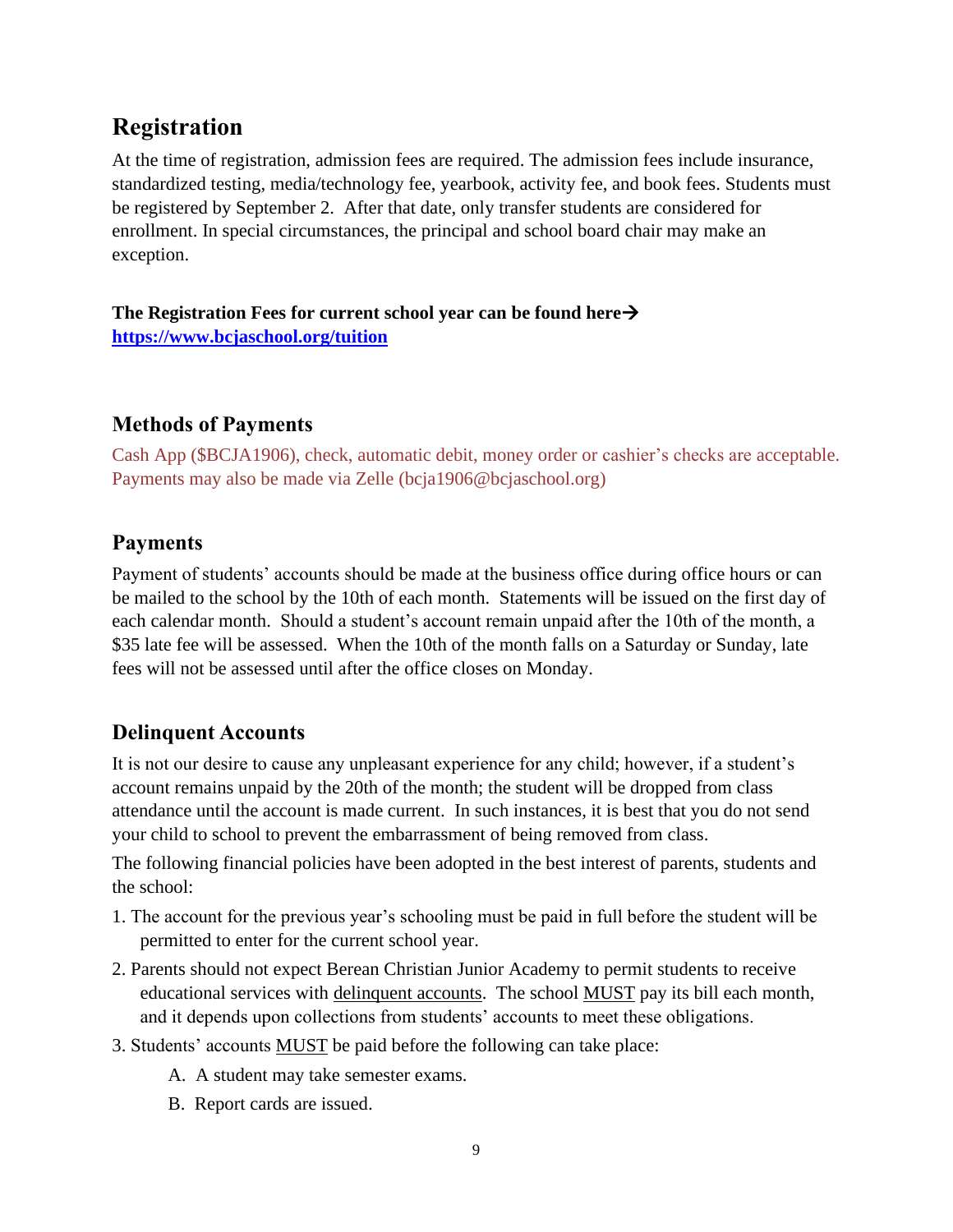- C. Participation in graduation exercises.
- D. Participation in extracurricular activities, i.e., class trips, out of town Field trips, etc.

4. A student with an unpaid account with Berean Christian Junior Academy will not receive a final report card or diploma until his/her account is paid in full.

## **Refunds**

If it is necessary for a student to withdraw from school, the following refund policy will apply when a properly signed and dated drop voucher is on file in the registrar's office:

A. Admission and Registration fees will not be refunded.

B. Tuition will be charged on a prorated basis.

C. Full tuition will be charged, if full academic credit is given, even though the student may not be in attendance.

## **Returned Checks**

There will be a returned check charge of \$35.00 for all checks returned due to "Insufficient Funds." Anyone whose check is returned "NSF" must bring cash or money order to replace the returned check, and the privilege of paying by check will be withdrawn. If this is not handled in 3 days, the student will be automatically withdrawn from class.

## **Exam Permits**

Students' accounts must be current each semester before they can receive an exam permit. The school is unable to carry overdue students' accounts for any length of time. Students usually do not score well on these exams when testing is delayed. It is important, for the academic welfare of the student, that parents keep their accounts current for the educational benefit of the student. If accounts cannot be kept current, arrangements should be made for some other plan of financing.

## **Make-Up Examinations**

Students who are unable to take final examinations because of financial reasons should make arrangements with the business office or register to make up exams missed once all funds due are paid. The school is open during the summer so arrangements can be made if the second semester exams need to be taken.

## **Withdrawal from School**

When a student withdraws during the school term, the parent must notify the school's office in writing. It is necessary to return all school- owned books and equipment, fill out a withdrawal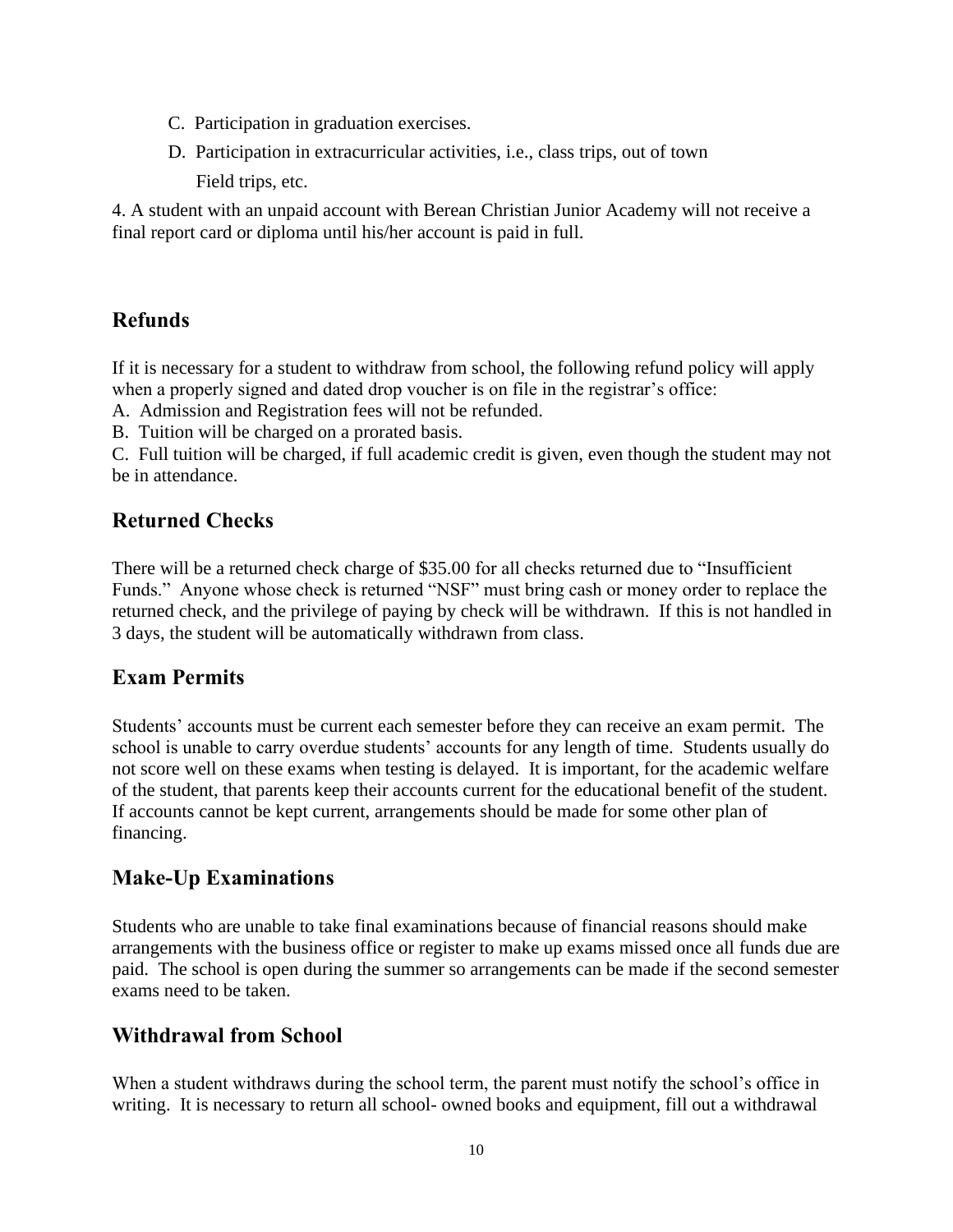form, and complete other requirements set forth by the school. No grades will be sent out until the student is properly cleared; this includes financial clearance.

## **Charges**

Field trips and extra-curricular activity expenses cannot be charged to students' accounts and must be paid on a cash basis.

### **Extended Day Program**

The After-School Program will run from 3:30-6:00 p.m., Monday through Thursday, and from 2:30-5:00 p.m. on Friday. Please check the office for contact information of our aftercare vendor. There will be NO after school program on the days that we have half (1/2) days unless otherwise posted.

### **Secondary Accident Insurance**

The school provides secondary blanket coverage for all of its students. The cost is included in the registration fee. The students are covered when on school property or under school jurisdiction such as field trips. Each parent/guardian should have a primary coverage policy. Forms can be requested at the office and should be completed as soon as possible after any incidents when using the school's insurance.

## **Graduation Fees**

Graduation fees for Kindergarten and 8th grade students are included in the registration fee of graduation including cap, gown, tassel, speaker, flowers, diploma, etc.

# **Health & Safety**

Your health and safety are extremely important to us. The following information outlines our health service program as well as several items dealing with accidents, medical, health and safety items.

### **Immunizations**

The state law requires that each youth, regardless of age, furnish school authorities with a document signed by a physician stating that he/she has met the immunization requirements for Georgia. The following is a detailed list of required immunizations:

- Poliomyelitis vaccine
- Mumps Vaccine
- DPT-Diphteria,Tetanus, and Pertussis
- Measles (Rubeola) vaccine
- Rubella vaccine (German measles)
- Hepatitis B (Series of 3)
- Verification of a negative TB test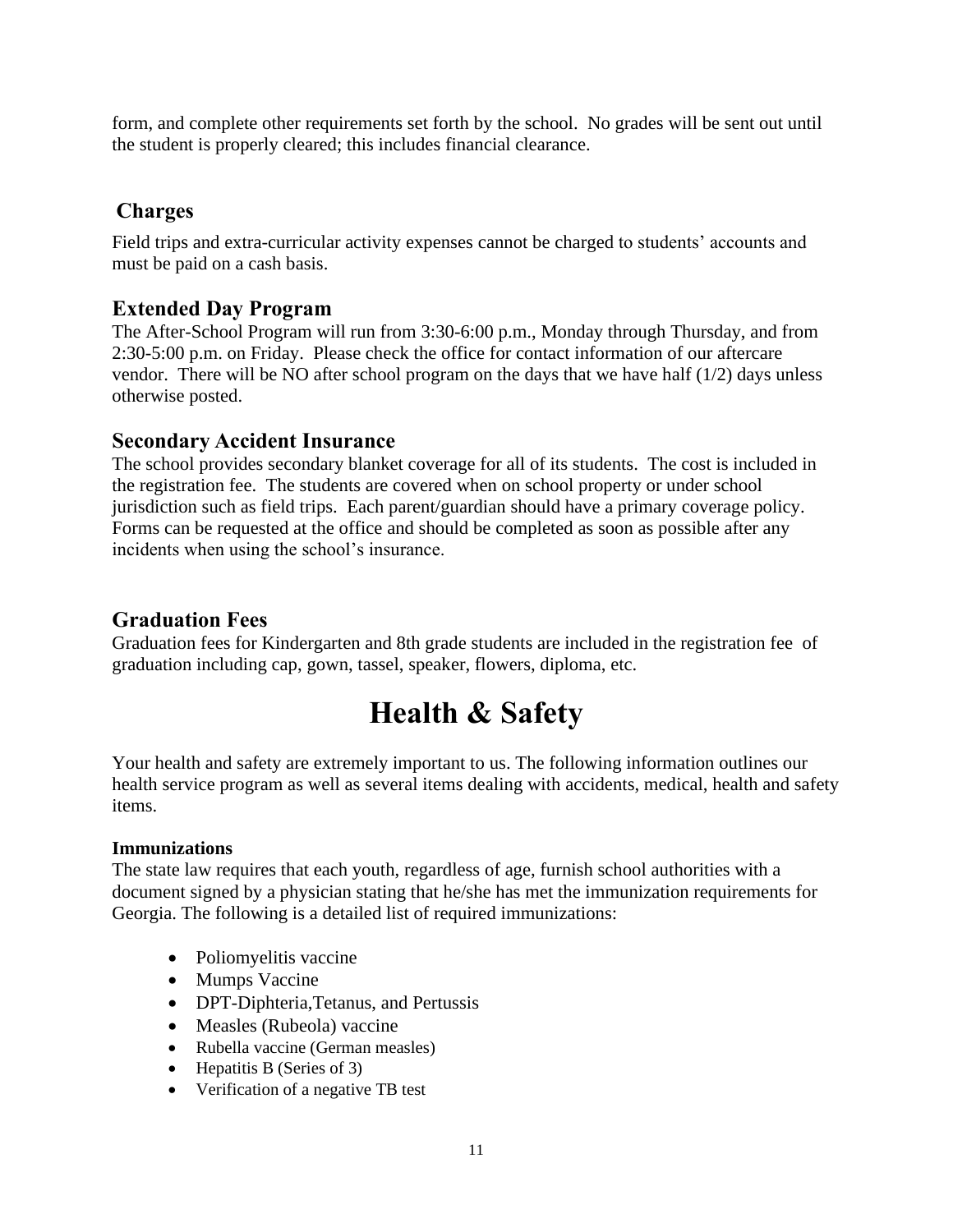A student may be exempt from receiving the required immunizations by submitting either a written statement from a physician stating that the student is medically exempt as a result of having had the disease or a signed statement from the parent stating that the student is exempt because of personal beliefs. Parents/guardians are given thirty (30) days after the student is accepted to provide written evidence of the student's immunization. Students may be suspended from school until the above stated requirements are met.

### [Please view our COVID-19 Protocols and Procedures here](https://edf5524d-aeb0-473a-932a-f3fa884a9e0f.filesusr.com/ugd/f7611a_811a4542ed234716a72bb030f3079b28.pdf)

### **Illness at School**

If a student becomes ill during school hours, the student should report to the teacher, who will send him/her to the office manager. If the illness appears to be serious, efforts will be made to contact the parents or named emergency contact persons and, if necessary, the school will contact medical authorities.

### **Physical Examination**

A physical examination is required for all new students. A physical examination shall be considered current if taken not more than twelve months prior to entry to BCJA/GAAA and the report is submitted to the school. **All students participating in inter-scholastic or varsity sports must have a physical examination.**

#### **Student Accident Insurance**

Student accident insurance is provided in the registration fee. It covers medical and hospital bills for students injured while engaged in school-sponsored activities. The student is responsible for immediately reporting any injury to a staff or faculty member. Insurance will cover accidents reported within 48 hours. An accident claim form must be completed and presented to the attending physician. This is secondary insurance coverage. Each parent/guardian should have a primary insurance coverage policy. A brochure, explaining the limits of coverage is available in the main office.

#### **Fire/Code Drills and Fire Alarms**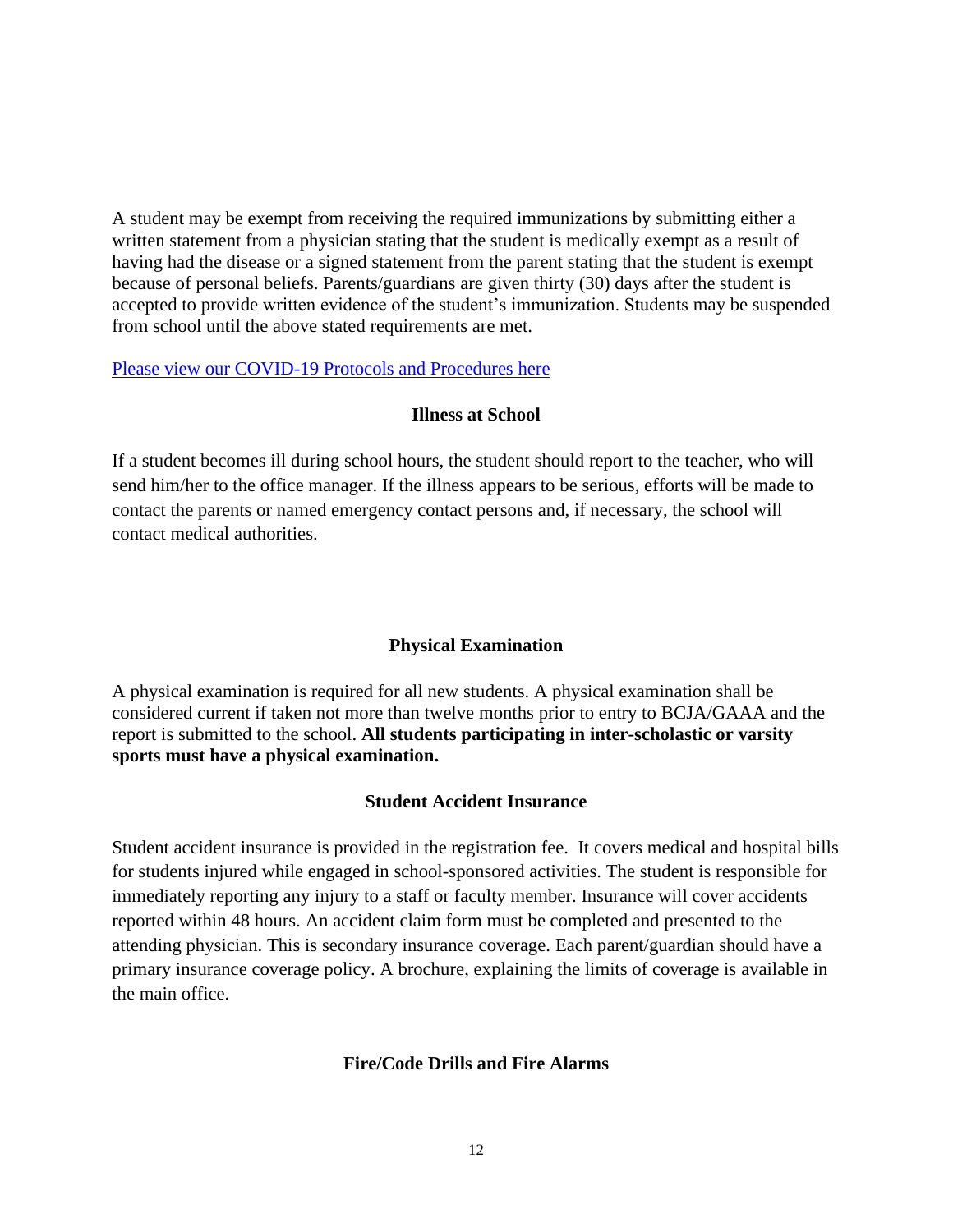Monthly fire drills and Code drills will be held. Students are expected to exit the building in an orderly fashion, proceed at least a safe distance from the building or drop to the ground and remain there until the signal is given to return. To comply with Georgia law, fire alarms are not to be tampered with. Anyone who tampers with a fire alarm will be held responsible.

## **BCJA Attendance**

#### **General Guidelines**

Hours are 8:00 a.m. to 3:00 p.m. Monday to Thursday and 2:00 p.m. on Fridays. It is necessary that all students arrive at school by 8:00 a.m. If students are tardy, they not only miss out on the morning's announcements and instruction for the first period class, but they also disrupt classroom activities, especially worship. Habitual absence and/or tardiness affect a child's achievement and may set the stage for a lifetime of punctuality issues.

#### **Absences**

Absences must be verified by school officials. Parents must call the school office or teacher as early as possible, prior to, or on the day of each absence. If a phone call has not been made**,** the student must bring a note from home the day of the student's return to class explaining the reason for his/her absence. Students who are excessively absent will be asked to meet with the chief administrator, elementary administrator, classroom teacher, and parents.

#### **Excused Absences**

Illness, quarantine, health appointments (medical, dental, optometric), religious holiday observances, and death in the immediate family are the only legal reasons to be absent from school. School initiated activities, such as field trips, which cause a student to miss classes are also considered excused absences.

#### **Excessive Absences**

There is intrinsic value to being present during class periods even if no assignments are due or handed out. Students who are excessively absent, miss out on class discussions and hands-on activities even if they make up all missed work. We reserved the right to ask students to repeat a school year if they are absent more than 9 days per semester, 18 days per year.

#### **Family Vacations**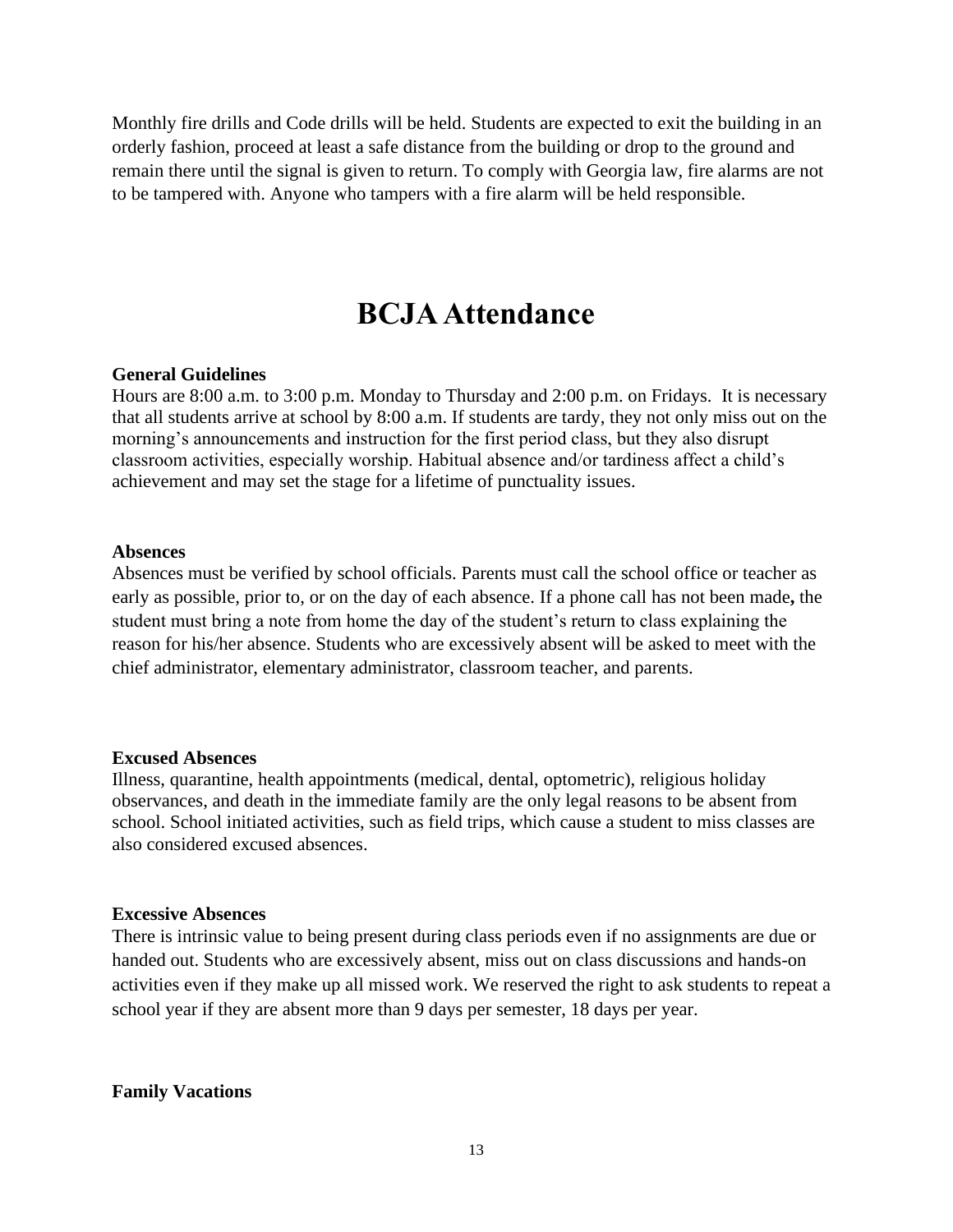Family vacations of longer than 4 days each semester (more than 8 days for the year) will be considered "excessive absences" and could jeopardize promotion of a student to the next grade level at the end of the school year. Teachers will provide no more than 8 days  $(4/1<sup>st</sup>$  semester, 4  $/2<sup>nd</sup>$  semester) of schoolwork for pre-arranged absences.

#### **Unexcused absences**

Absences not classified as "excused" are designated as "unexcused absences." After **three consecutive**  days of absences due to medical reasons, any additional absences will be considered "unexcused" unless the office receives a signed, written physician's statement.

#### **Tardiness**

A student is considered tardy if he/she has not reached the classroom by the time school begins at 8:15 a.m. Each student is allowed nine tardy (an average of one each week). When a student is tardy for the tenth time during a quarter the following consequences will be set in motion.

First quarter of excessive tardiness during the school year (10 or more) The office will send a letter to the student's parents letting them know that ten tardies have accumulated during the current quarter. The parents will be given an opportunity to set an appointment with the Elementary Principal to discuss the family's circumstances.

Second quarter of excessive tardiness during the school year (10 or more) The office will send a letter to the student's family informing them that the student will serve a detention for excess tardiness, and the parent's must set up an appointment with the Headmaster, Elementary Principal, and classroom teacher to discuss the tardiness problem.

#### Third quarter of excessive tardiness during the school year (10 or more)

The office will send a letter to the student's parents indicating their child will be suspended for excessive tardiness. A conference will be set up before the student can return to school to determine if this is the right place for them.

#### Fourth quarter of excessive tardiness during the school year (10 or more)

After a student has again accumulated ten tardies, the office will send a letter to the student's parents indicating that their student may or may not be accepted back at BCJA. If the student is accepted back, it would be on a probationary status. Probationary-status students who continue to accumulate excessive tardiness may be asked to withdraw from BCJA.

## **DRESS CODE**

As in all areas, it is our privilege to honor our Creator, especially in our dress. While we are concerned with the development of beautiful characters, we must also exhibit this in the external attire, desire neat, clean, and healthful clothing that is appropriate and becoming.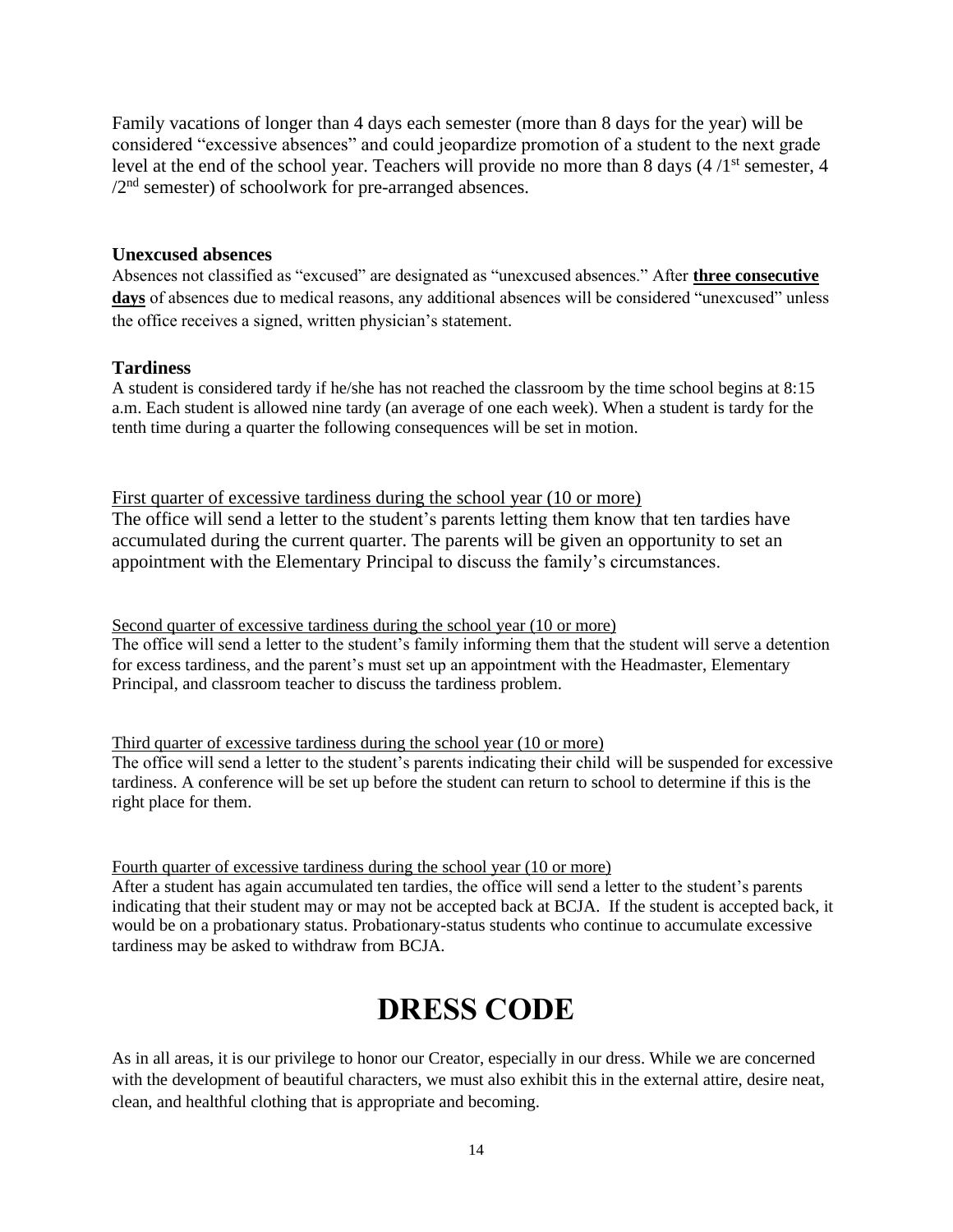#### **Uniformity**

Our appearance tends to reflect our behavior, our character, and our seriousness of purpose. Only with the parent's cooperation and understanding can we continue to maintain our high standards. Students **MUST** be in full uniform when they reach campus. They are required to be neat and well-groomed at all times. Violation of the uniform policy will result in a call to parents to come and get their child or bring the proper uniform.

#### **Uniforms**

**ALL** students are required to wear their respective uniforms. Uniform stores are listed below as well as uniforms for the various grades.

#### **Uniform Stores**

Education Outfitters FlynnO'hara 5290 Roswell Rd. Suite T 6311 Roswell Rd. Atlanta, GA 30342 Atlanta, GA 30328 (770) 702-0837 (404) 260-7584 [www.educationaloutfitters.com](http://www.educationaloutfitters.com/) [www.flynnohara.com](http://www.flynnohara.com/)

#### **Dress uniform: Monday and Wednesday**

Girls: Kindergarten to 5th Grade Boys: Kindergarten to 5th Grade Navy blue blazer with BCJA logo Navy blue blazer with BCJA logo Plaid blue jumper with cross tie White oxford shirt with plaid tie Long/Short sleeved white Peter Pan blouse Solid navy socks, black belt Navy socks Black/Navy Blue Belt Black dress shoes with no scuff soles Black dress shoes with no scuff soles

Girls: Grades  $6th - 8<sup>th</sup>$ Same as above, Plaid skirt instead of jumper Same as above Oxford Shirt/Long plaid tie (optional)

Boys: Grades  $6th - 8th$ 

#### **P.E. Uniform: Tuesday and Thursday**

All students are to wear logoed gray shirt/sweatshirt and navy blue shorts/sweatpants Neutral Socks: solid gray, white, black, navy blue (NO loud colored or patterned socks.) Shoes: Black, gray, white or navy blue sneakers. (NO loud colored or patterned sneakers.)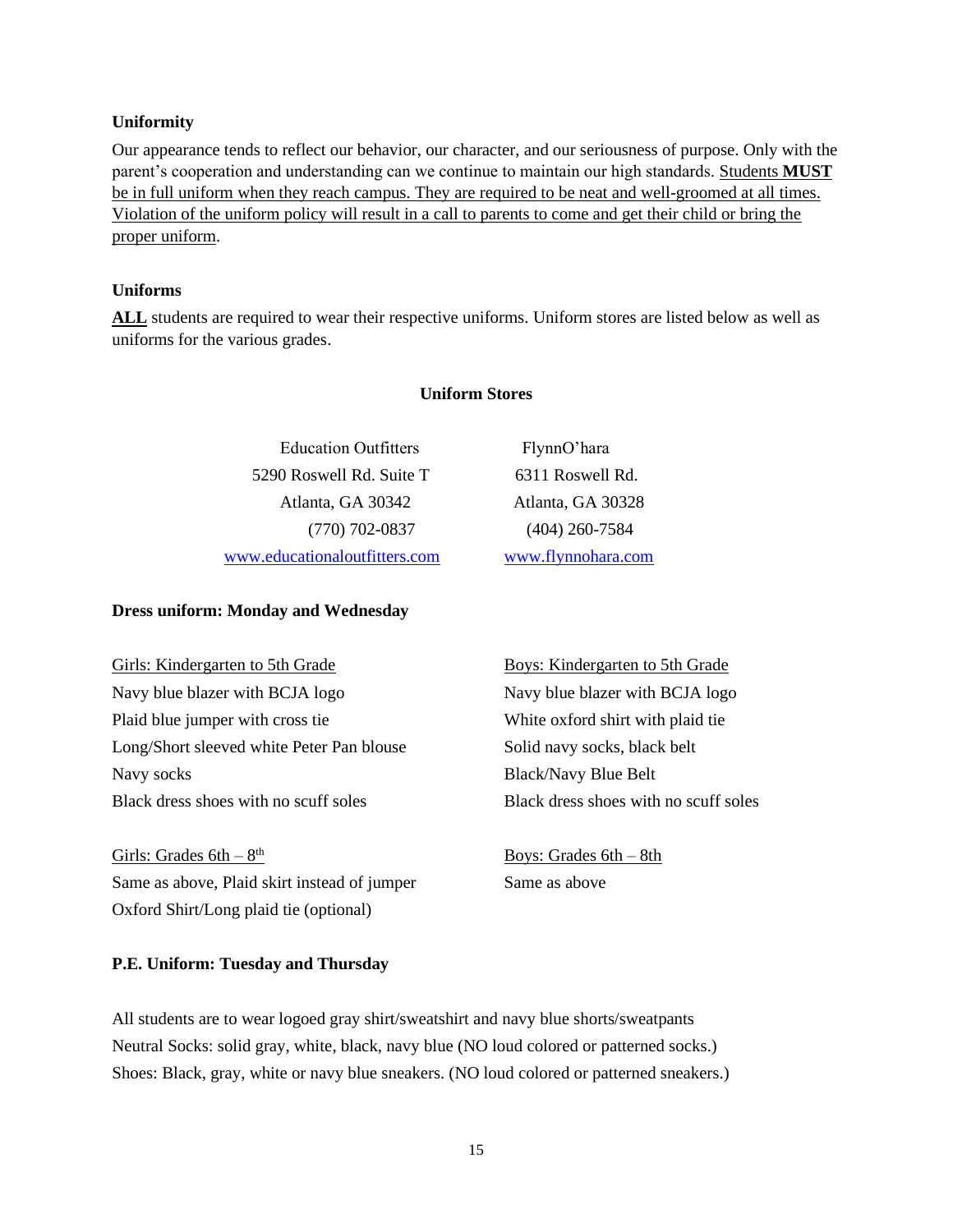#### **Casual Uniform: Friday**

All students must wear Khaki or Navy Blue pants, grade specified color polo (see below) and black leather or leather-like dress shoes.

Grades K-2: Navy polo Grades 3-5: Yellow polo Grades 6-8: Light blue polo

**NOTE:** ALL outer wear (sweater and coats) worn in the building must be **solid navy blue.** Only athletic shoes will be permitted in the gym during recess or P.E. Students who come to school improperly dressed, as outlined, may be sent home or detained to call parents to bring the proper clothing.

### **Hair Styles**

Male and female hair should be neatly combed and/or brushed. All hair styles should be groomed and neatly kept.

### **Special Dress Days**

At certain times, there will be days designated when students can come out of uniform. The following types of clothes are not acceptable for these days: **Shorts, stretch pants, or other skin tight pants, undershirts or tank tops or other clothing designed as undergarments, clothing with inappropriate and /or suggestive words, insignias, advertisements or pictures, miniskirts, sleeveless, backless, low cut neckline, or bare midriff tops, see through clothing, extremely tight or loose fitting clothing, any clothing the school deems provocative or that promotes intemperance and/or non-conservative Christian values. SHORTS ARE ONLY ALLOWED FOR ATHLETIC EVENTS. THEY SHOULD NOT BE TIGHT AND SHOULD COME TO THE TOP OF THE KNEE.** *These guidelines are to be used for attire when students attend any school related activities.*

It is our desire to educate the total person. Teaching the right principles of dress is included as part of our curriculum. Extreme, bizarre types of appearance and apparels distract from the main purpose of the school.

### **Shoes**

The uniform shoes are to be worn to the school each day. In the event there is a student who cannot wear the uniform shoes, **a letter from a podiatrist is required. If the uniform shoes are lost or damaged and cannot be worn, parents are to send a letter to the office with notification of the specific problem and when new shoes will be acquired. In the interim, dress shoes should be worn to school and not athletic shoes.**

In today's permissive society we still feel there is a need for decency of dress in certain places, and school is definitely one of them. Although we have relatively few problems on the elementary level in this area, there are precautions that must be taken. Schools where dress codes have been abolished are now in the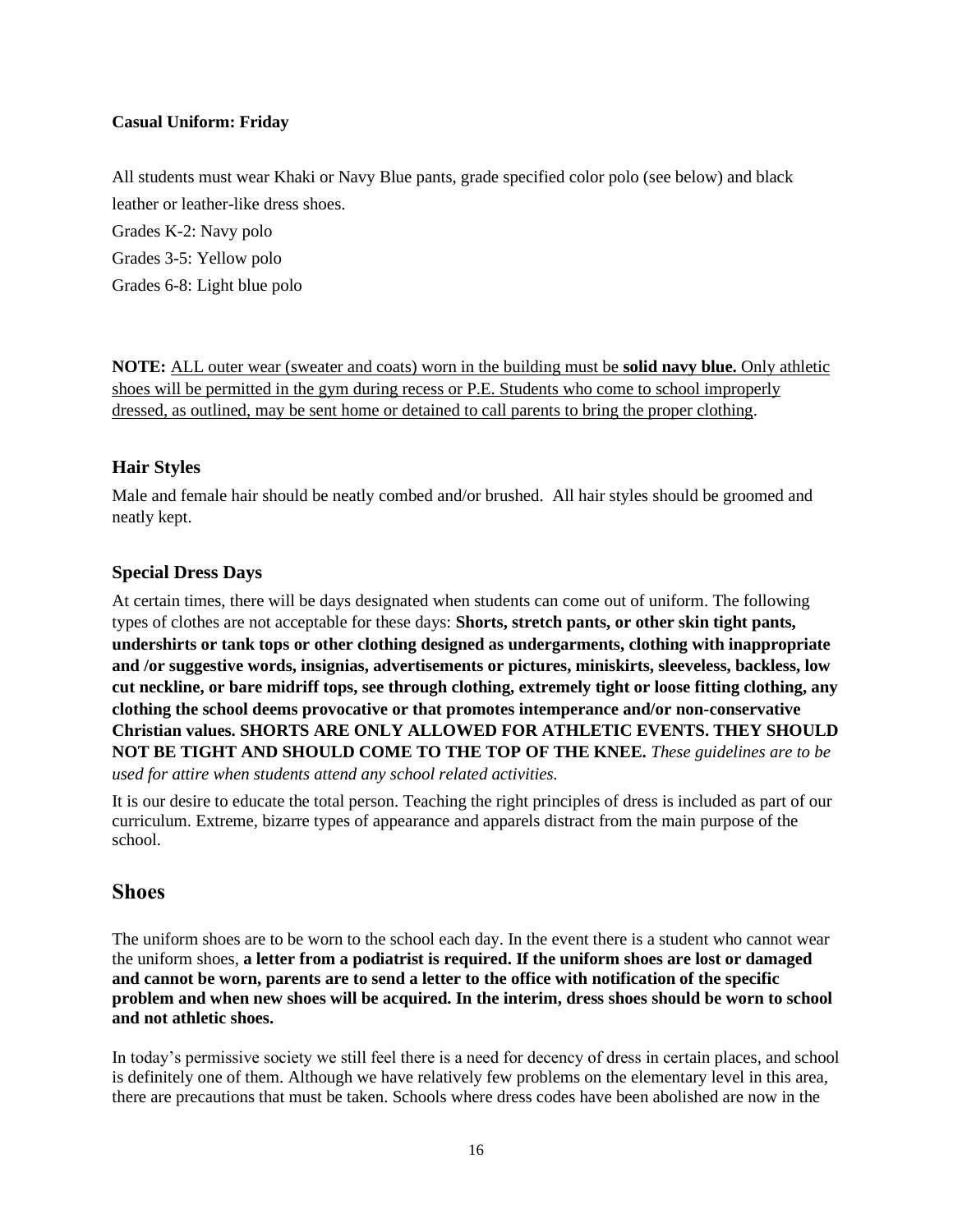process of reinstituting dress codes.

### **Make-up and Jewelry**

We believe our students should maintain a natural healthy appearance and should refrain from wearing items that may be distracting or may become the cause of bullying or theft,. Therefore, ornamental jewelry is not to be worn on school grounds or at school sponsored functions. **These include rings, earrings, necklaces, chains, bracelets or any type of jewelry that has as its main function, display. Brightly colored or decorated nails, eye make-up, blush and lip coloration are not allowed.** *These guidelines are to be used when students attend any school-related activities.*

### **Banquet Attire**

During the school year, banquets are held for the students. At these events, clothing should be modest. This includes style, neckline, sleeve length, and skirt length. Spaghetti strap, backless, strapless, or low cut neckline tops are not acceptable. Clothes should fit properly. Extremely tight clothing is out of place. Those attending must comply with our regulations, including jewelry and make-up.

## **CLASSROOM VISITATIONS**

Parents are welcome to visit classes and observe our school program. In order to maintain the health and safety of our students, faculty, and staff, the following is required:

- 1. All visitors must check in at the main office upon arriving. Parents are not permitted to enter the classroom without prior check in or notice.
- 2. Where practical, visitations should be by prior arrangement with teacher or principal. Visitors should inform teachers of the general purpose of the visitation in advance.
- 3. Teacher shall have the right to reschedule visitors when prior arrangements have not been made.
- 4. When practical, visitors should arrange a conference time with teachers to discuss when class is not in session.
- 5. Visitors should refrain from taking the teacher's attention away from classroom activities for discussions or conferences.
- 6. A reasonable time for classroom visitations should be approximately 15-30 minutes.
- 7. Every effort must be made to minimize the amount of disruption caused by a visit.

\*\*\*\* Our COVID-19 protocols temporarily prevent any visitors from visiting the classrooms while students are present.\*\*\*\*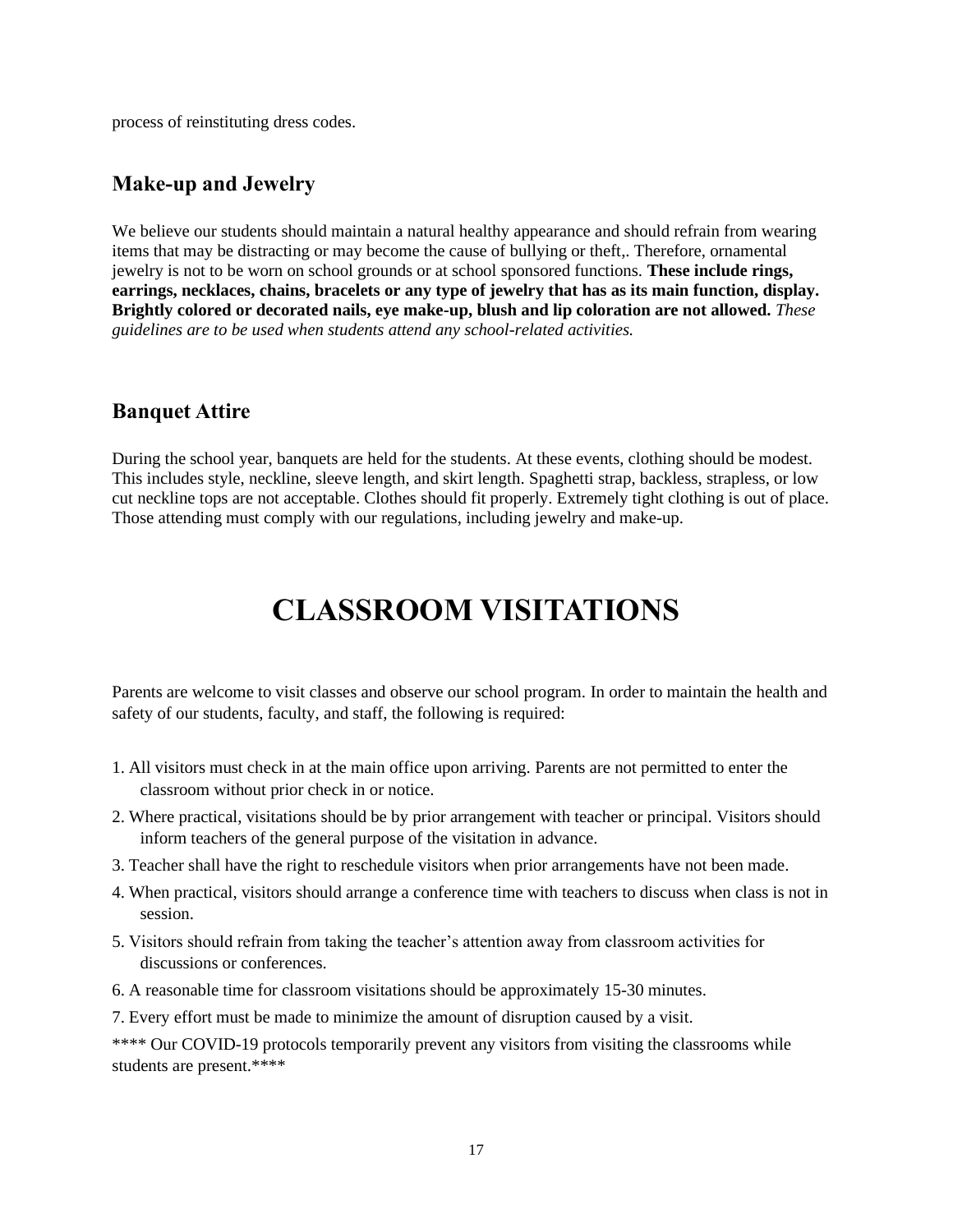8. **Berean Christian Junior Academy does not allow visitation of students who are not enrolled in our school unless they are prospective students who wish to observe. Arrangements for visitation are to be made in advance.**

## **GENERAL INFORMATION**

### **Bullying and Intimidation**

Bullying, intimidation, threats, and any other forms of verbal or physical abuse will not be tolerated on our campus. Students who both engage in such behavior or standby and encourage it, will be reprimanded. These negative behaviors are antagonistic and dangerous; they oppose the philosophy and mission of our school; students who choose to practice them will forfeit their privilege to remain in this institution.

### **Electronic Devices**

Mobile devices unmanaged by BCJA are not to be used during school hours unless permission is granted. Cell phones and the like should be silence and put away. **Failure to uphold this expectation will result in confiscation until the end of the day and will be returned to a parent or guardian only. BCJA will not be responsible for any lost, damaged or stolen items which are brought on campus.**

### **Cell Phone Policy**

The Berean Christian Junior Academy Board prohibits students from using electronic communication devices (including cellular telephones**)** in school except for health or other unusual reasons approved by the administration.

### **Classroom Birthday Parties**

Each month students will be acknowledged during school Chapel or assembly. Families can celebrate with their student during their lunch period in the cafeteria. Although difficult, please limit the amount of sweets shared with students during this time.

### **Early Dismissal**

Normally, students are not dismissed during school hours except in cases of illness or for a doctor's or dental appointment. If at any time it should become necessary for you to take your child from school during school hours, please visit the front desk to sign our your student.

### **Field Trips**

When an activity deemed to be a worthwhile educational experience away from the school grounds is taken, arrangements are made by the school administration. Notices regarding each field trip are sent home informing parents and guardians of these planned activities. If it is the desire of the parent/guardian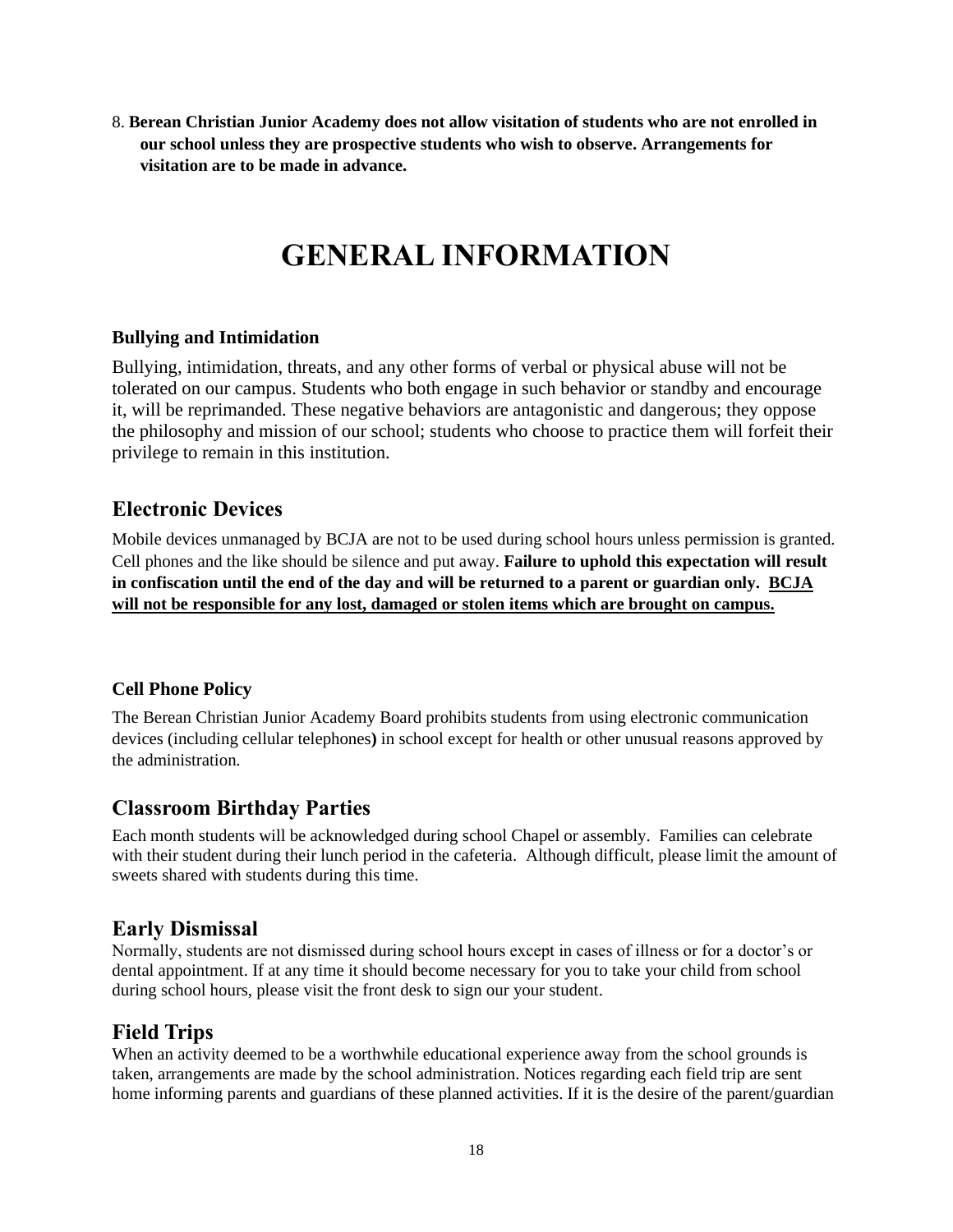that the child not attend a school-approved activity, written notification must be given to a teacher, and the student will be expected to complete a special report as assigned by the teacher where applicable. A written permit is required at registration. **Any expense incurred for a field trip should be paid in cash by the communicated deadline. Students having not submitted a permission slip and funds by the deadline will not be permitted to attend.** 

## **Fire and Tornado Alarms/Code Red Drill**

At the beginning of school, students will be given instructions on evacuating the school building in case of an emergency. Teachers will take charge, and their instructions are to be followed implicitly. When the fire alarm bell rings, students are to be quiet, follow directions and move orderly. No running, pushing or yelling will be tolerated.

In case of a tornado alert, everyone in the building will move into the hallways and assume the prescribed fetal position. The signal for a tornado alert will be one minute of intermittent ringing of the bell. The all clear will be announced.

## **Honors and Awards**

To make the Principal's list for a grading period, a student must have a 3.75 GPA or above in all academic subjects and no grade below "B". To make the High Honors List, a student must have a 3.5 GPA or above in all academic subjects and no grade below "C". To make the Honor Roll List, a student must have a 3.0 GPA or above in all academic subjects and no grade below a "C". For recognition at honors programs, students must have a cumulative GPA of 3.0 with no grade below a "C" for the first 3 marking periods of the school year. Honors Program will be held at the end of the year.

## **Inclement Weather/School Closing**

There is no need to contact school official to ask if school will be closed because of bad weather. If weather conditions warrant the closing of school, an announcement will be made to notify the public by 6:00 a.m. As a general rule, we follow the same policy as the Atlanta Public Schools and/or Fulton County School System for inclement weather school closing only. We will also send a Parent Alert text to the cell number in RenWeb.

### **Lunch Period and Cafeteria Decorum**

Student behavior in the dining room should be based on courtesy and cleanliness. This means leaving the area in the condition one would like to live. Students are to remain in the cafeteria until they have finished eating. At no time are students allowed to take food outside of the cafeteria unless they have been granted permission by the administration. Going into areas where classes are being held during lunch hour is not allowed. Students are not to remain in the cafeteria or designated eating area during lunch hour.

### **Lunch Program**

Hot lunch will be available via Genesis Vegan to all students on a cash basis at reasonable prices. Students may purchase meals on daily, weekly, or monthly. In conjunction with the health principles of the Seventh-day Adventist Church, we ask that meat products be limited or eliminated from being brought on campus.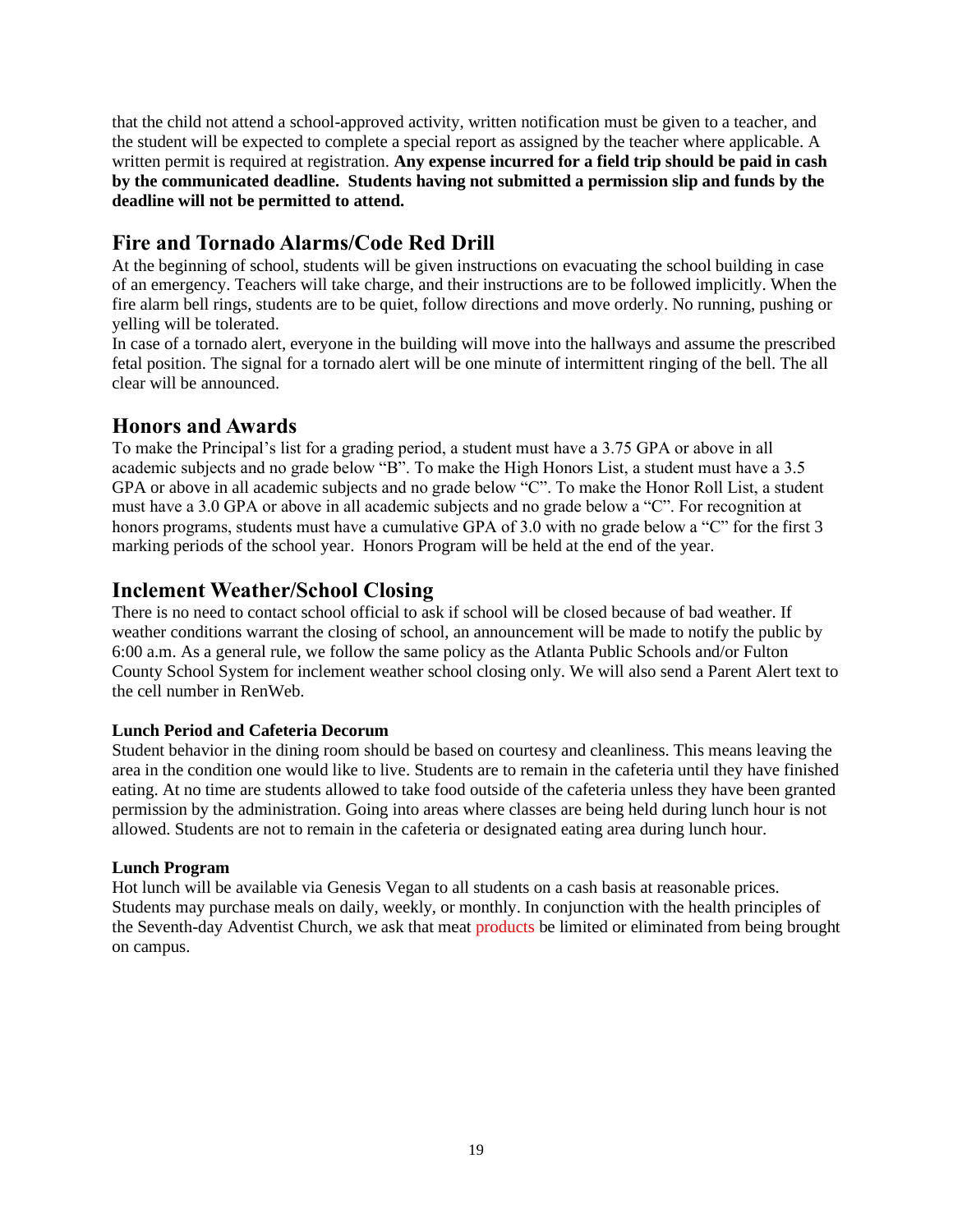#### **MARTA**

*The MARTA bus line is conveniently located near the school. Those students who use the public transportation system are expected to follow the proper decorum. Students are expected to do the following:*

- *1. Board the bus and remain seated until ready to exit*
- *2. Talk quietly and avoid excessive noise or loud boisterous behavior.*
- *3. Refrain from extending any part of the body out of the bus window.*
- *4. Refrain from spitting or throwing any objects from windows.*
- *5. Observe rules for crossing the street when boarding or exiting the bus.*

#### **Progress/Deficiency Reports**

*Reports will be sent home every four to five weeks of each nine week grading period to all parents. Parents of those students who are doing unsatisfactory work are required to call the office and make an appointment to confer with the teachers about the child's work. Scheduled parent/teacher conferences will also be held. Please check your school calendar for those dates and times. Report cards are issued approximately one week after the close of each nine week period. Accounts must be current to attend any Social Activities, Athletic Events, and/or Trips.*

School sponsored activities and trips must be approved by the Chief Administrator or the Elementary Administrator at least two weeks in advance of the event. When trips are schedules, the sponsor shall give time of departure, mode of transportation, attending chaperons, approximate return time, and other important details. All students participating in activities sanctioned by the school must abide by all rules and regulations as outlined in this handbook. These include proper dress code, academic, conduct, etc. Students must ride to school activities on school-provided transportation, unless prior arrangements have been made and approved by the principal or vice principal.

#### **Soliciting**

There will be no soliciting at school other than that done by school sponsored organizations with projects or activities approved by organization's sponsor and school principal. THERE WILL BE NO SELLING OF CANDY, GUM, DRINKS, ETC., BY INDIVIDUALS DURING THE SCHOOL DAY OR ON SCHOOL PROPERTY.

#### **Student Sexual Harassment Policy**

BCJA affirms the Christian dignity of every individual. BCJA will not tolerate the harassment of anyone. It is the policy of BCJA to provide an educational environment in which all students, teachers and staff are treated with respect and dignity. The law prohibits sexual harassment.

**Definition:** Including, but not limited to, unwelcome sexual advances, requests of sexual or physical conduct of a sexual nature directed towards a student by a teacher or by another student, or by a student toward a teacher under any of the following conditions:

- $\Box$  Submission to, or toleration of, sexual harassment is an explicit or implicit term or condition of any services, benefits or programs sponsored by the school
- $\Box$  Submission to rejection of such conduct is used as a basis for an academic evaluation affecting a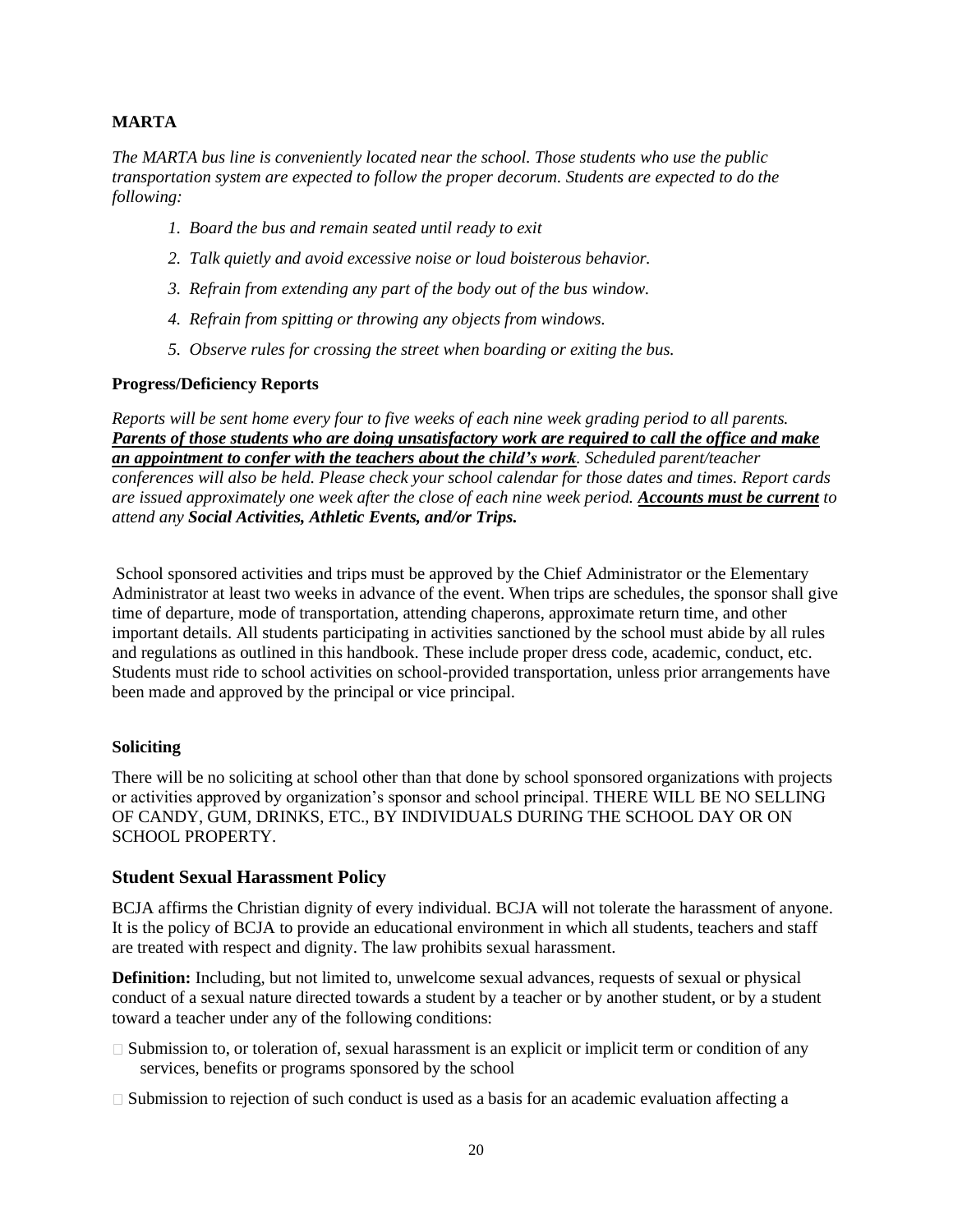student

 $\Box$  The conduct has the purpose or effect of unreasonably interfering with a student's academic performance or creating an intimidating, hostile or offensive learning or working environment.

Examples of sexual harassment: Sexual harassment includes, but is not limited to, the following forms:

- **Verbal:** Sexually demeaning comments, sexual statements, questions, slurs or jokes continuing to express sexual interest after being informed that the interest is unwanted
- **Written:** Suggestive or obscene letters, notes, pictures or invitations
- **Physical**: Sexual assault, touching, impeding or blocking movement, making reprisals or threats of reprisal following a negative response to sexual advances or following a sexual harassment complaint
- **Visual:** Leering, gestures, display of sexually suggestive objects or pictures, cartoons or posters

#### **Telephone**

Office telephones are not to be used except in emergency situations involving the immediate family. Students and/or teachers will not be called out of class to answer the phone. A message will be taken and given to the student and/or teacher as soon as possible. EMERGENCIES WILL BE HANDLED PROMPTLY.

#### **Textbooks and Library Books**

Rented textbooks and library books are available to all students. The books should be well cared for by the students and turned in at the appropriate time. Students will be expected to pay for all lost, damaged or torn books assigned to, or checked out by them. Fines will be assessed for library books that are not returned on or before the due date. Student's final report cards are held until all textbooks and library books are returned.

### **Continuing Computer/Internet Acceptable Use Contract**

Use of the Internet provides great benefits to learners. Unfortunately, some materials accessible via the Internet may contain items that are illegal, defamatory, or offensive to some people. Access to the Internet is given as a privilege to learners who agree to act in a considerate and responsible manner. We require that learners and parents/guardians read, accept, and sign the following rules for acceptable online behavior as long as they are enrolled at Berean Christian Junior Academy (BCJA).

- 1. School and classroom rules for behavior and communications apply.
- 2. Network storage areas may be treated like school lockers. Network administrators may review files and communications to maintain system integrity and ensure that users are using the system responsibly. Users should not expect that files are completely private.
- 3. Violations may result in loss of access as well as other disciplinary or legal actions.
- 4. I agree that on I will:
	- a. treat others the way I want to be treated
	- b. not send or display offensive messages or pictures
	- c. use good manners and courteous language at all times
	- d. not harass, insult, or attack others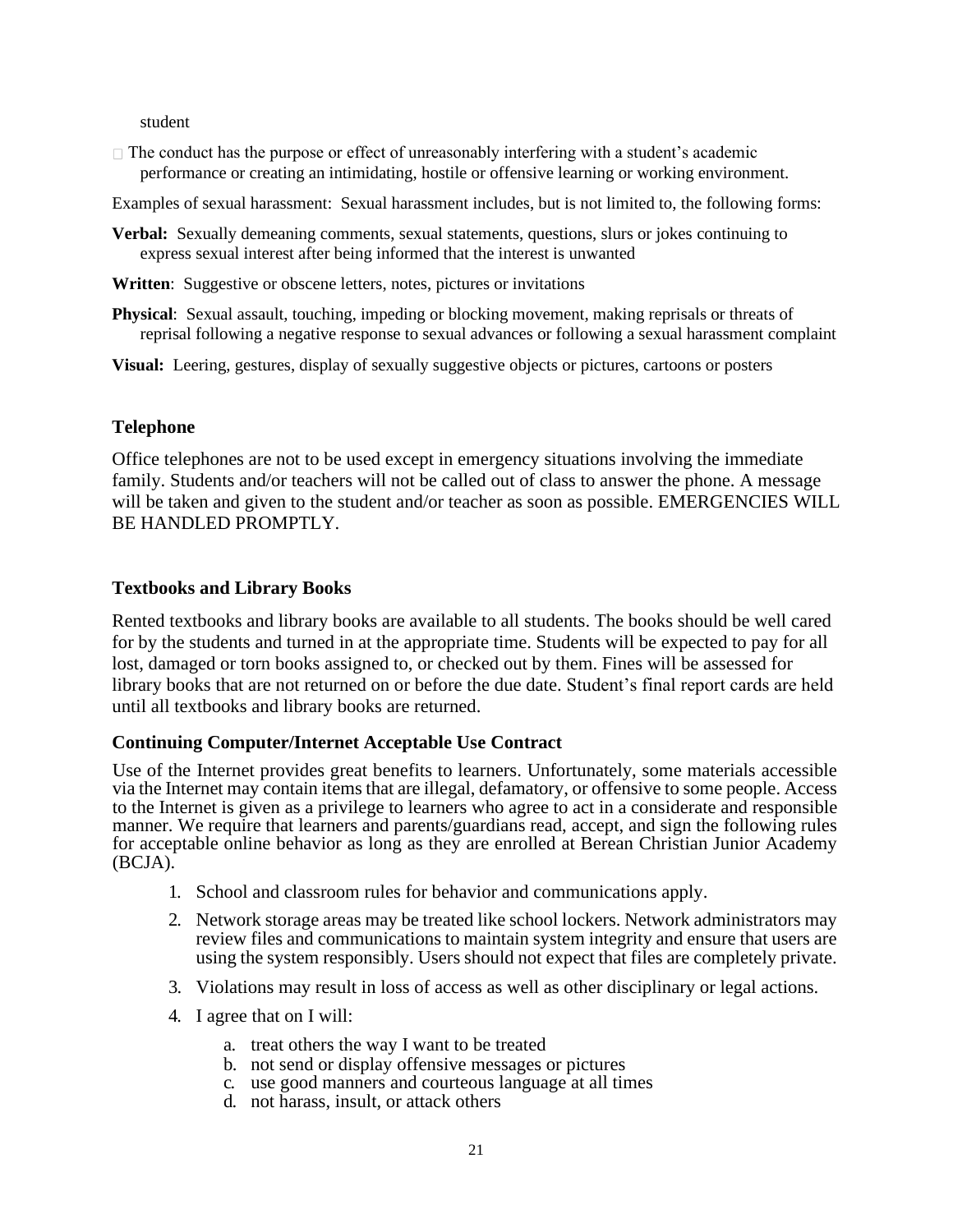- e. uphold copyright laws
- f. not use other individual's passwords and/or trespass other individual's folders, work or files
- g. not use the network for commercial purposes
- h. not waste time by engaging in activities that are not related to my academic learning, such as chain letters and instant messaging
- **i.** shut down the computers correctly
- **j.** never delete or erase the history list on my computer
- **k.** not enter online chat rooms or social media sites (like facebook)
- **1**. install no programs on the computer
- **m.** not play violent, sexual, or otherwise inappropriate games
- **n**. never reveal the personal name, address, or phone number of myself or any other person without express permission from my instructor

Both parents, guardians and students will be required to sign in agreement that they are in receipt, have read and will comply with the policies. Should the rules be violated, students may face disciplinary action and lose network privileges at Berean Christian Junior Academy. Once signed the contract will remain in effect as long as the student is enrolled at BCJA."

### "**Texting" / "Sexting" & "Virtual Bullying"**

The use of devices that use any digital technology, or digital platforms including, but not limited to, Face book and Twitter to send, disseminate, or forward any image or language containing sexually explicit or threatening photos, videos, or other imagery of a person (including one's self), whether or not the person is enrolled at the school, or the distribution by such means of any indecent language or material, is **strictly forbidden**, and once brought to the attention of the administration (regardless of whether or not the incident took place on or off campus) shall be punishable by **suspension or expulsion.** 

### **Vandalism and Property Damage**

Students who damage, destroy or vandalize school property will be required to pay for losses or damages. This includes bathrooms, classrooms, cafeteria and bulletin boards. If students willfully destroy school property, suspension and subsequent expulsion may be necessary.

# **REGISTRATION, TRANSFER, WITHDRAWAL PROCEDURES**

Children must be five (5) years of age by September 1 to enter Kindergarten and six (6) by September 1 to enter first grade.

Any child transferring from another school should present a report card, birth certificate, and immunization record at the time of registration.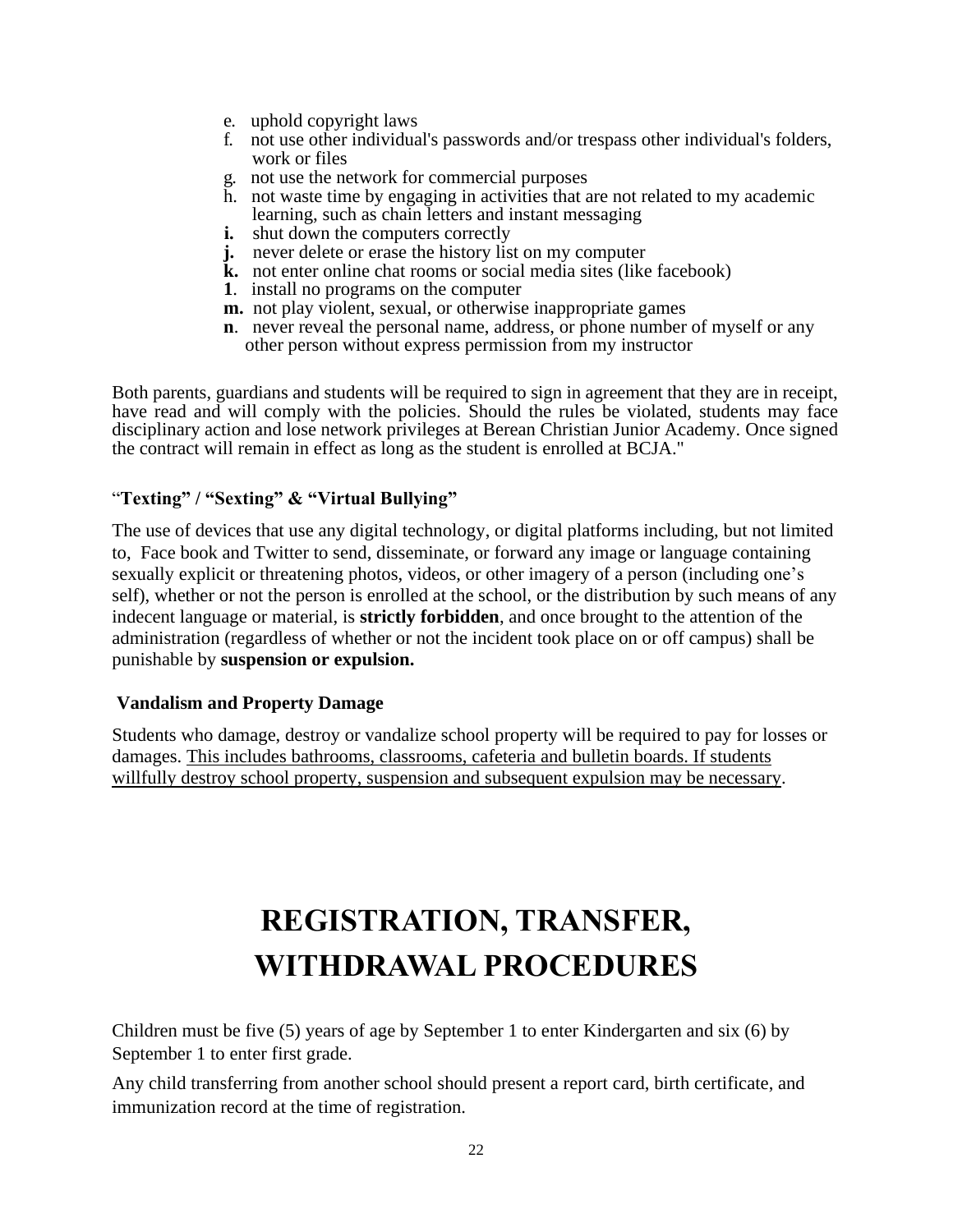The parents of any child withdrawing or transferring from Berean Christian Junior Academy must send written notification to our Registrar to receive a withdrawal confirmation letter. Student withdrawing must also meet with the Accountant to ensure tuition balance is at \$0.00. The new school may request official records from the office after the student is enrolled.

## **BCJA GRADING SYSTEM**

The grading system used at Berean Christian Junior Academy is as follows:

| <b>GRADE K-2:</b>    | $E = Excellent$         |
|----------------------|-------------------------|
|                      | $S = Satisfactory$      |
|                      | $N =$ Needs improvement |
| <b>GRADES 3 - 8:</b> | $A = 90\% - 100\%$      |
|                      | $B = 80\% - 89\%$       |
|                      | $C = 70\% - 79\%$       |
|                      | $D = 60\% - 69\%$       |
|                      | $F = 0\% - 59\%$        |

#### **RenWeb**

Renaissance Web (Renweb) is an internet based program that allows parents to get more involved in their child's education. It gives parents information about their child's progress in school. Using the internet, parents can access their child's grades, attendance, and discipline records. Information on the Renweb Server will be secure in that only registered parents will have access, passwords are needed for access.

The goal of Renweb is to allow parents to have another source of information about their students' progress. We have instituted this system with the expectation that parents will utilize this invaluable tool to monitor their child's' academic progress.

To register for Renweb, parents should provide their e-mail address to the school, and then go online to the Renweb website. It's quick, painless and very informative.

Please register once and be use to use the e-mail address you gave to BCJA. The following are instructions for using Renweb.

1. Open your browser and type the URL: www.renweb.com.

- 2. Click on the top right button **Parents Web Login**.
- 3. The District code is: SAC-SDA.
- 4. Type in the email you gave to the school and click **New Parent Login**.
- 5. Within 10-15 minutes, your password will be sent to your e-mail address.

6. When you receive your password, go back to [www.renweb.com,](http://www.renweb.com/) and then repeat steps 2 and 3.

7. Type in the email you gave to the school, the password given to you by Ren Web and click on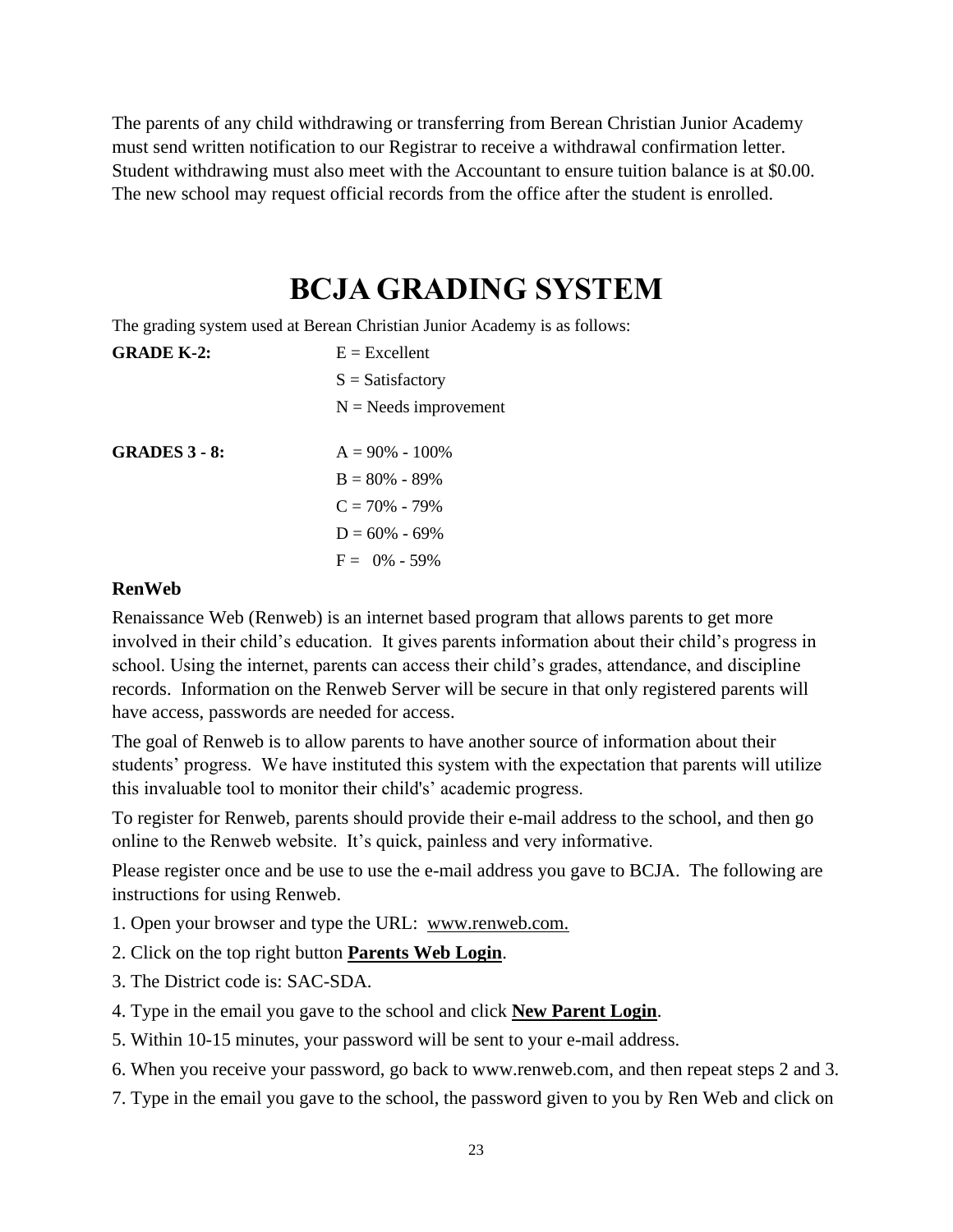Parent Login.

8. Select Continue to proceed to Parents Web.

9. To view the progress report, select Classroom then Grade Book Summary to get more details.

This password is temporary; you may change it. If registered last year, those ID's and passwords are still valid if the students still attend BCJA.

# **GRADUATION REQUIREMENTS**

It is important that eighth grade students master all of their subjects so that they will be prepared for high school. In order to be eligible for an eighth grade diploma, a student must satisfactorily complete the basic course of study of the eighth grade.

The basic course work includes the following:

Bible Science Language Arts Social Studies Math

A passing score of 70% must be received in each course listed above. A student who fails up to two of these subjects may attend summer school and upon successful completion of the failed subjects can be promoted to the ninth grade. **Students who fail three or more of these subjects will be retained in the eighth grade.**

## **Highest Honor & High Honor**

The student with the highest GPA in the eighth grade class will be designated as student with highest honor award. The student with the second highest GPA in the eighth grade class will be designated as student with high honor.

All grades received in the 6th-8th grades are calculated to determine cumulative GPA's. Calculations will be carried to the hundredth place (i.e. 3.75) in determining these honors. In the event two or more persons attain the same GPA after calculating to the hundred's place the student has to be registered at Berean Christian Junior Academy for his or her last four semesters of middle school.

# **STUDENT GOVERNMENT OFFICERS**

Any elected officer is required to maintain a GPA of 2.50. Any major officer (president, vice president) need to maintain a 2.75 GPA during any grading period. If the officer's GPA falls below minimum, the officer may be asked to step down. No student may hold more than one major office. If the faculty feels that the student's office or extracurricular activities jeopardize his scholastic standing, he/she may be asked to drop that office or curtail his extracurricular activities. This process enables students to experience more fully the total experience of government.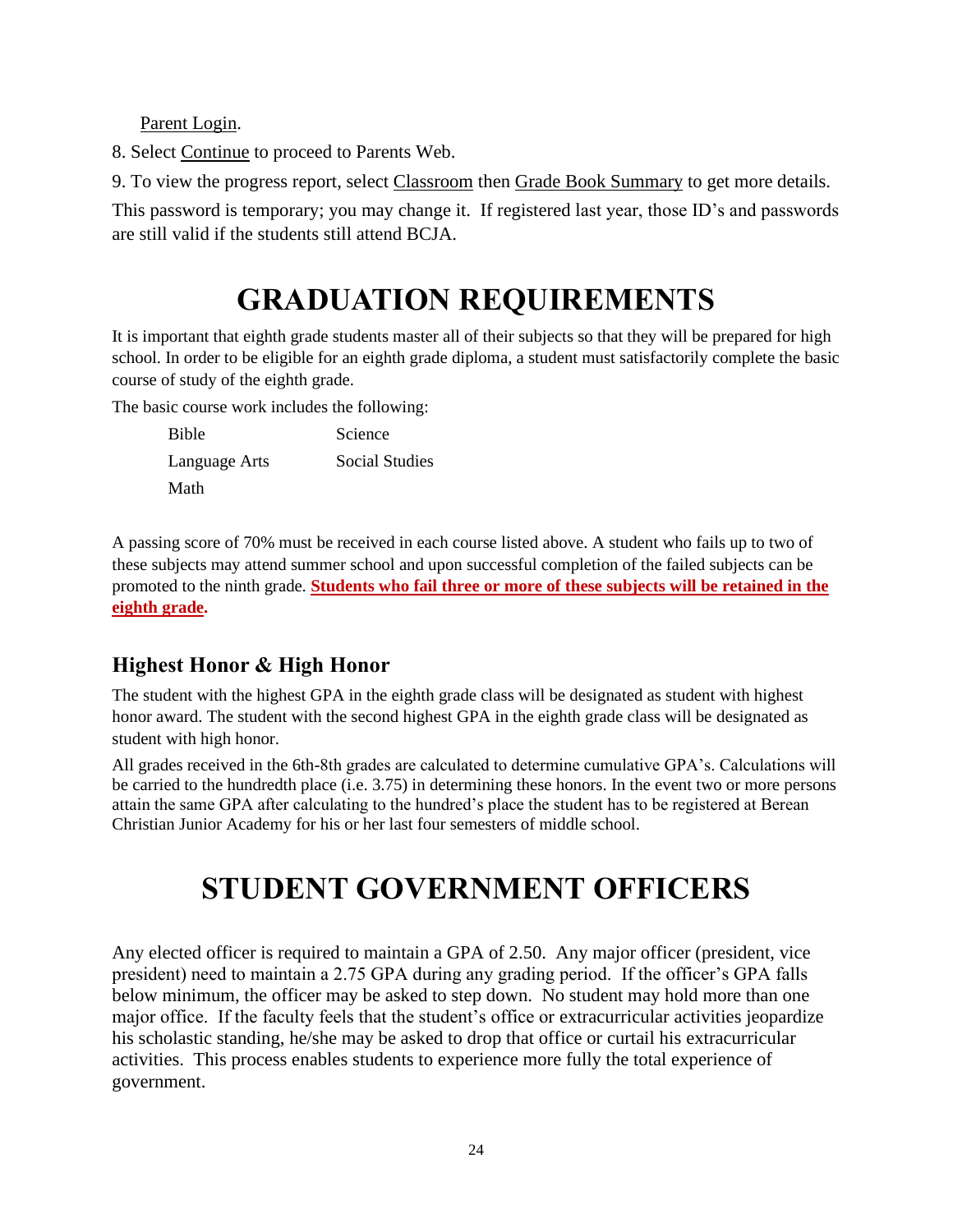## **Student Government Association**

Your Student Government Association (SGA) is charged with the responsibility to be the voice of the students, foster school spirit and help plan projects that will engage students in positive social/community activities. We encourage you to get involved – you will enjoy school more and benefit from extra-curricular activities.

## **HOMEWORK**

Homework is regarded as assignments to be completed after school hours. Berean Christians Junior Academy believes that a good educational program must develop around the interest, needs and abilities, instructional techniques and course content are individually adapted to meet these criteria. Homework is to serve as reinforcement tool and as a tool for sparking the curiosity of the child toward independent study.

Students in the early grades may take books home and read to their parents and may sometimes require extra drills in arithmetic. Upper grade students are usually assigned more supplementary reading, projects, etc., in various subject areas.

As a general rule, progressively more homework is assigned beyond fifth grade.

Parents can help children with work at home by providing a wholesome atmosphere, free from undue strain and pressure. Also, independent work habits should be encouraged.

# **HOME AND SCHOOL**

The Home and School Association is comprised of parents, teachers, and community leaders. Its main function is to weld a closer relationship between the home and school for the development of our children. The Association also promotes educational programs for the parents to ensure an effective program in the home as well as the school.

The Home and School Association serves as a fund raising agency for special projects in the school. It may sponsor programs, social functions, cultural functions, and membership drives to raise funds. Profits are transferred to the school treasury for designated projects.

In general, the Home and School Association promotes Christian education in the community. All parents, church members and others interested in Christian education are invited and encouraged to attend regularly the meetings and programs of the Association. Notice of meetings will be sent home with the students and included in the church bulletins of the constituent Seventh-day Adventist churches. If you are interested in holding office, please contact us by visiting our website. [www.bcjaschool.org](http://www.bcjaschool.org/)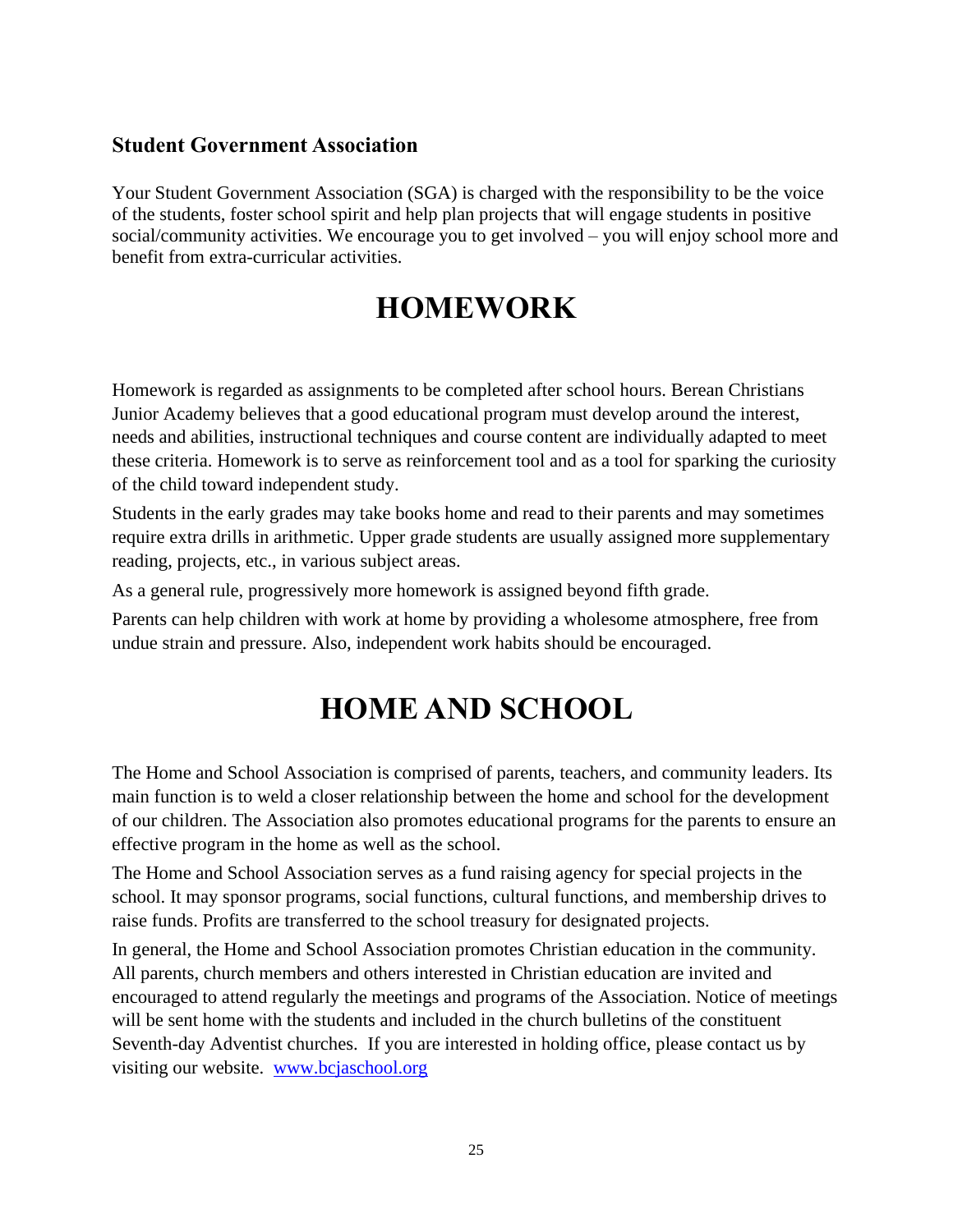# **ACADEMIC INFORMATION**

### **New Students**

Students applying for admission to Berean Christian Junior Academy for the first time are subject to final acceptance by the administration and school board. Students registering will be accepted on a probationary/conditional basis for twenty (20) school days or until action is taken on the applicant by the administration and the school board.

## **Academic Requirements**

In keeping with our policy of maintaining academic excellence, the following procedures will be implemented:

- 1. Students must maintain an overall grade point average (GPA) of 2.00 ("C" average).
- 2. Students who fail to maintain a 2.00 after one (1) marking period (nine weeks) will be placed on academic probation for the following marking period. A conference will be held with the counselor, the student and his/her parents regarding the student's progress. Once a student is placed on probation, the student may no longer hold a school office for the remainder of the school year and may not participate in any school sports or extracurricular activities while on probation. The student will then be required to attend advisory time with the teacher(s) of the subject(s) the student is failing until an acceptable grade is obtained and the GPA returns to 2.00. A student who is on academic probation for two consecutive grading periods will be referred to the Academic Committee to review.

## **WHAT PARENTS CAN DO TO HELP**

- 1. See that children have plenty of rest and don't stay up late.
- 2. Send children to school clean and well groomed.
- 3. See that proper clothing is worn for the weather conditions.
- 4. See that children start to school at a reasonable time so they don't arrive too early or too late.
- 5. Send a note with a child who is tardy or who is returning to school after an absence (Required by State Law).
- 6. See that children have adequate supplies throughout the school year, such as paper and pencils.
- 7. Encourage proper care of books and school supplies.
- 8. Teach respect for others and their property.
- 9. Teach good manners, courtesy, and kindness.
- 10. Show respect for teachers. Children will do better when they know their parents have respect for teachers and the school.
- 11. **Take an active interest in what the child is doing in school**.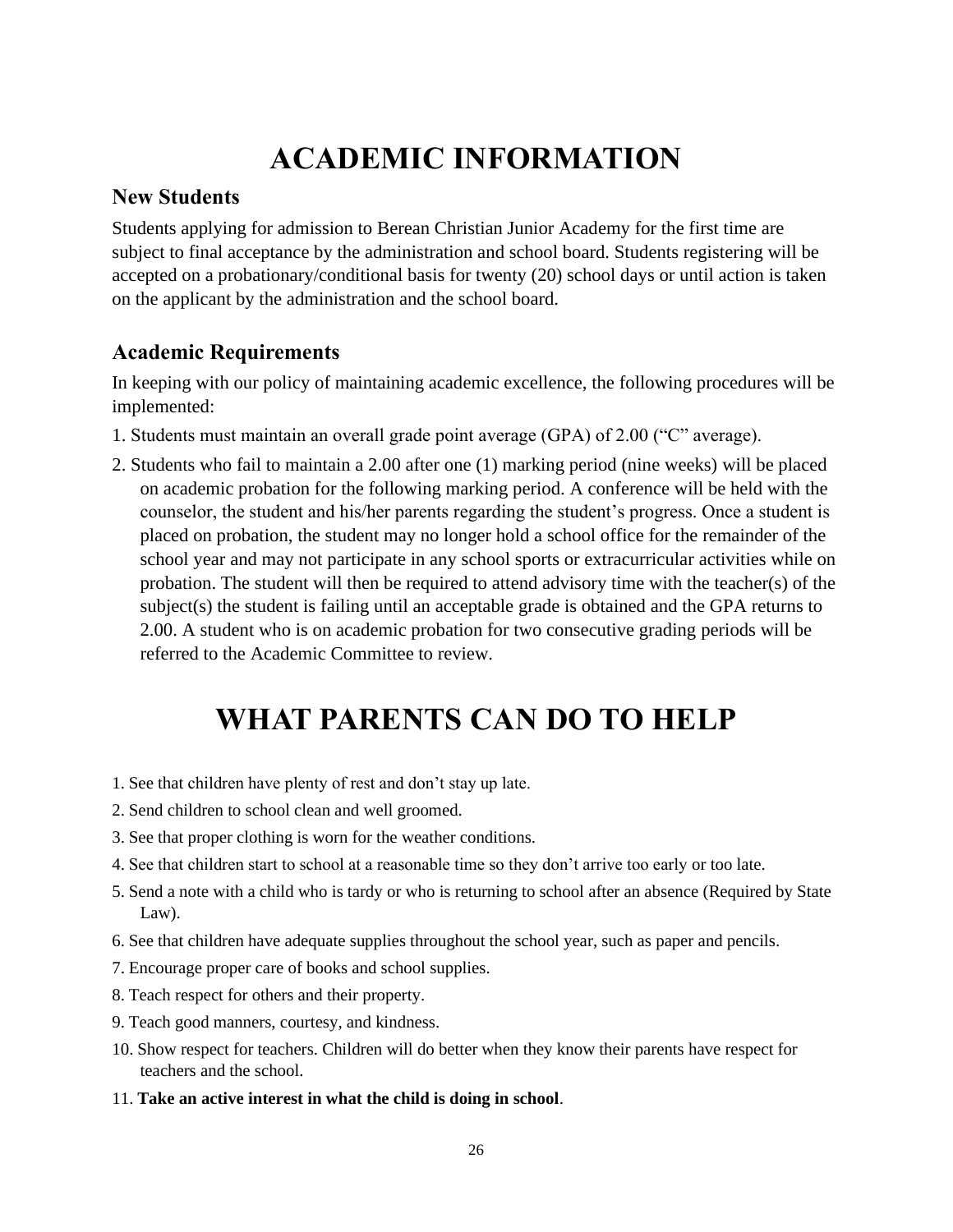- 12. Don't compare children with other members of the family or those in the neighborhood.
- 13. Call the teacher for an appointment whenever necessary to work together, better understand and find ways to help the child develop.
- 14. Make your child aware of the safest way to get to school and what to do in case something unusual happens when going to and from school.

#### 15. **Become an active member of the Home and School Association**.

16. Register with RENWEB.

## **Citizenship**

### **Basis**

Because Berean Christian Junior Academy is a school based on cooperation and commitment to Jesus Christ, we expect every student to abide by the following code:

I will be respectful, responsible, and prepared.

I will act in a safe manner.

I will do all I can to foster an atmosphere of cooperation and trust.

I will respect myself, others, and the environment.

We are here to learn; therefore, I will do nothing to keep the teacher from teaching, and anyone, myself included, from learning.

I will do all I can to treat others the way I would like to be treated.

## **Code of Behavior**

The purpose of the Code of Behavior is to strengthen the basic values and beliefs that our students come to us with. We feel very strongly that one of the greatest services we can provide our students is to send them on from BCJA with a system of values that will put them in good stead for the rest of their lives.

The BCJA Code of Behavior is composed of three points.

- **I will not lie.**
- **I will not cheat.**
- **I will not steal.**

Definitions of lying, cheating, stealing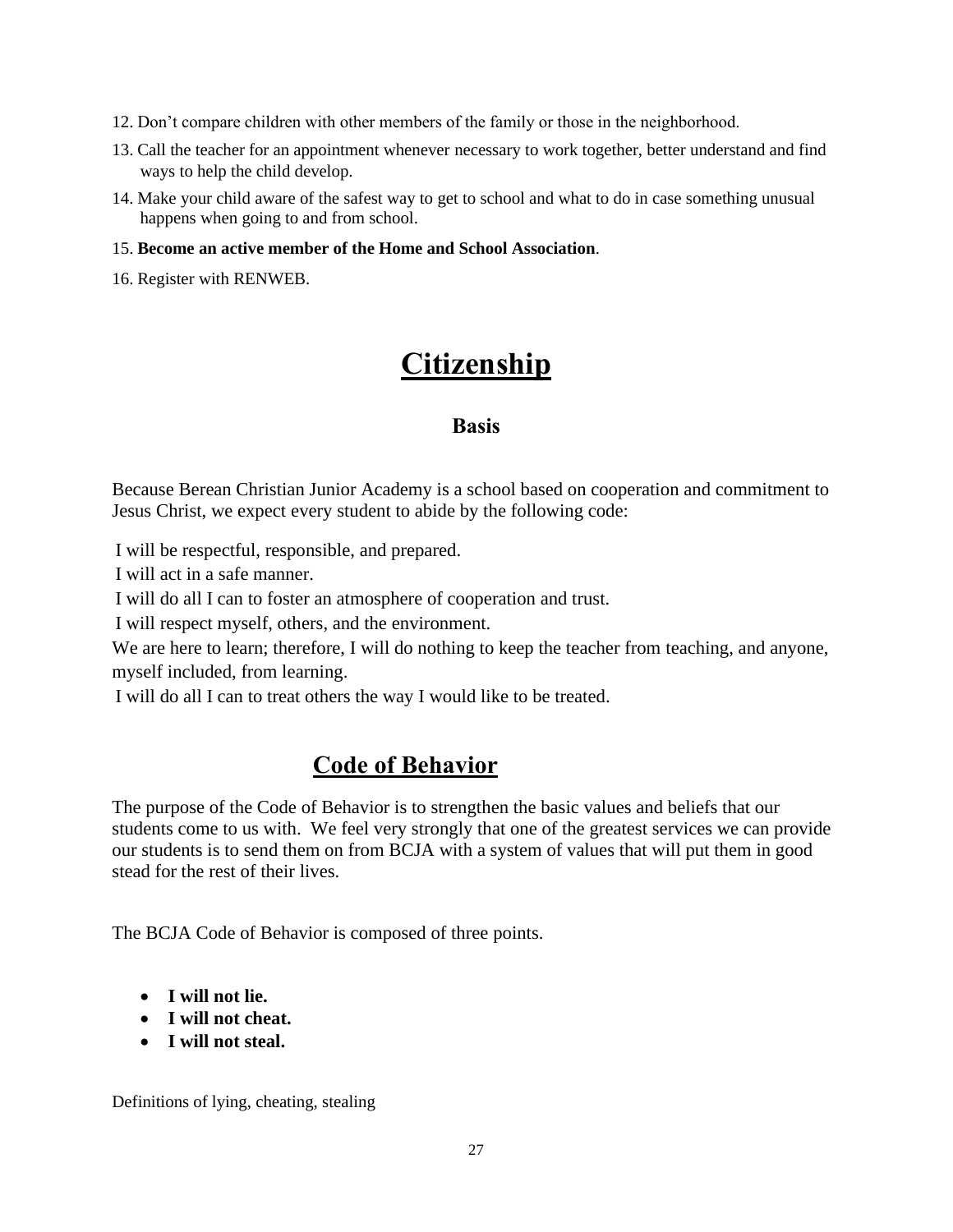#### A. Lying

Purposely making a statement with the intent to deceive someone.

#### B. Cheating/Dishonesty

1. Dishonesty on homework papers.(Accessory/Accomplice) Allowing another student to copy your homework, etc.

2. Copying or cheating on exams or quizzes.

3. Plagiarism: copying or using someone else's papers or major report (to steal, borrow, copy and use the ideas or writings of another as one's own).

C. Stealing

Taking or borrowing something without permission

**Consequences** 

| A.        | Lying                                                       |
|-----------|-------------------------------------------------------------|
| -1.       | Referral                                                    |
| 2.        | Detention, referral, parent conference, possible suspension |
| 3.        | Suspension, possible withdrawal/expulsion                   |
| <b>B.</b> | Cheating                                                    |
| -1.       | Zero for the work, a Referral, Detention                    |
| 2.        | Suspension, parent conference                               |
| 3.        | Withdrawal/Expulsion                                        |
| C.        | Stealing                                                    |
| -1.       | Referral, restitution, suspension and parent conference     |
|           | Restitution & withdrawal/expulsion                          |

#### Consequences

When students forget or choose not to abide by these basic codes of behavior, it detracts from the spirit of cooperation and trust. Therefore, consequences will be implemented in one of three ways:

#### Citizenship Referrals

Minor infractions will be noted with a citizenship referral. These may be completed by any staff member and give directly to the student. Parents and administration will also receive a copy. Students who accumulate a number of referral points per quarter will have to accept the following consequences:

|         | <b>Referral Points</b> | Consequences                |
|---------|------------------------|-----------------------------|
| Level 1 | $0 - 7$                | Parents contacted           |
| Level 2 | $8 - 11$               | Detention/Parents contacted |
| Level 3 | $12 - 15$              | Suspension                  |
| Level 4 | $16-23$                | Second Suspension           |
| Level 5 | $24+$                  | Withdraw from GAAA          |

Parents will be notified each time the student receives a referral. Detention will be served with the homeroom teacher that is in charge for that week. Students must bring study materials. Failure to attend could immediately cause Level 3 consequences.

If a student reaches the 3rd level, he or she will not be allowed to get to the 3rd level again. If he/she does he/she will be asked to withdraw.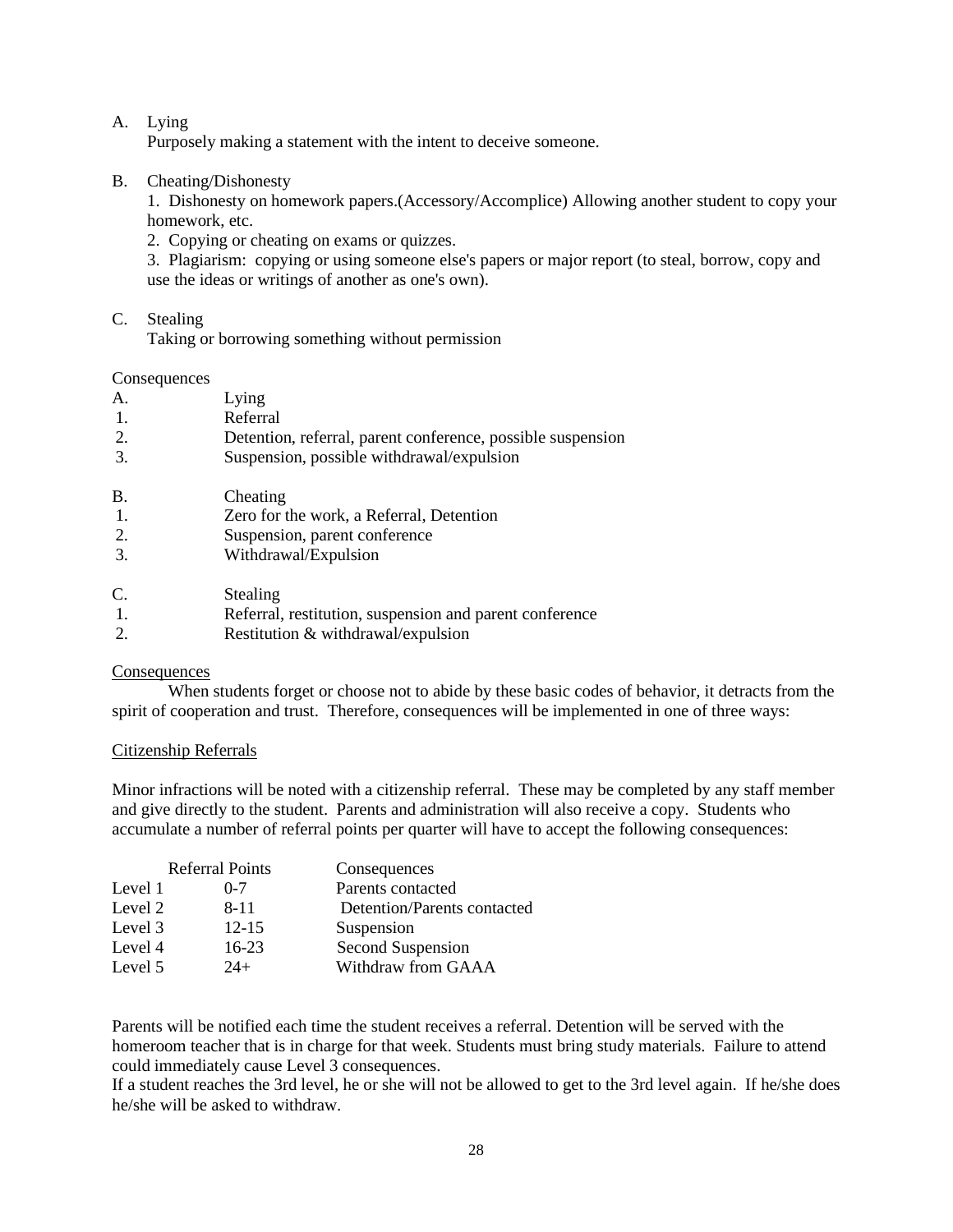## **CITIZENSHIP REFERRAL**

| <b>Student</b>                              |                                                          |                              |
|---------------------------------------------|----------------------------------------------------------|------------------------------|
| 1-4 Classroom conduct<br><b>4 Vandalism</b> | 1-4 Dishonesty/Cheating<br><b>1-4 Social Conduct/PDA</b> | 1-4 Dress<br>1-4 Irreverence |
| <b>1-4 Unsafe Behavior</b>                  | 1-4 Insubordination/ Lack of cooperation                 |                              |
| 1-4 Language                                | 4 Fighting/Intimidation                                  |                              |
| 4 Leaving Campus w/o<br>permission          |                                                          |                              |
| <b>Comments:</b>                            |                                                          |                              |
|                                             |                                                          |                              |
|                                             | <b>FOR YOUR INFORMATION REFERRAL</b>                     |                              |
|                                             | Student Name                                             |                              |
|                                             |                                                          |                              |
|                                             |                                                          |                              |
|                                             |                                                          |                              |
|                                             |                                                          |                              |
|                                             |                                                          |                              |
|                                             |                                                          |                              |
|                                             | <b>GOOD CITIZENSHIP REFERRAL</b>                         |                              |
| <b>Student</b>                              |                                                          |                              |
| Thank you for                               |                                                          |                              |
|                                             |                                                          |                              |
|                                             |                                                          |                              |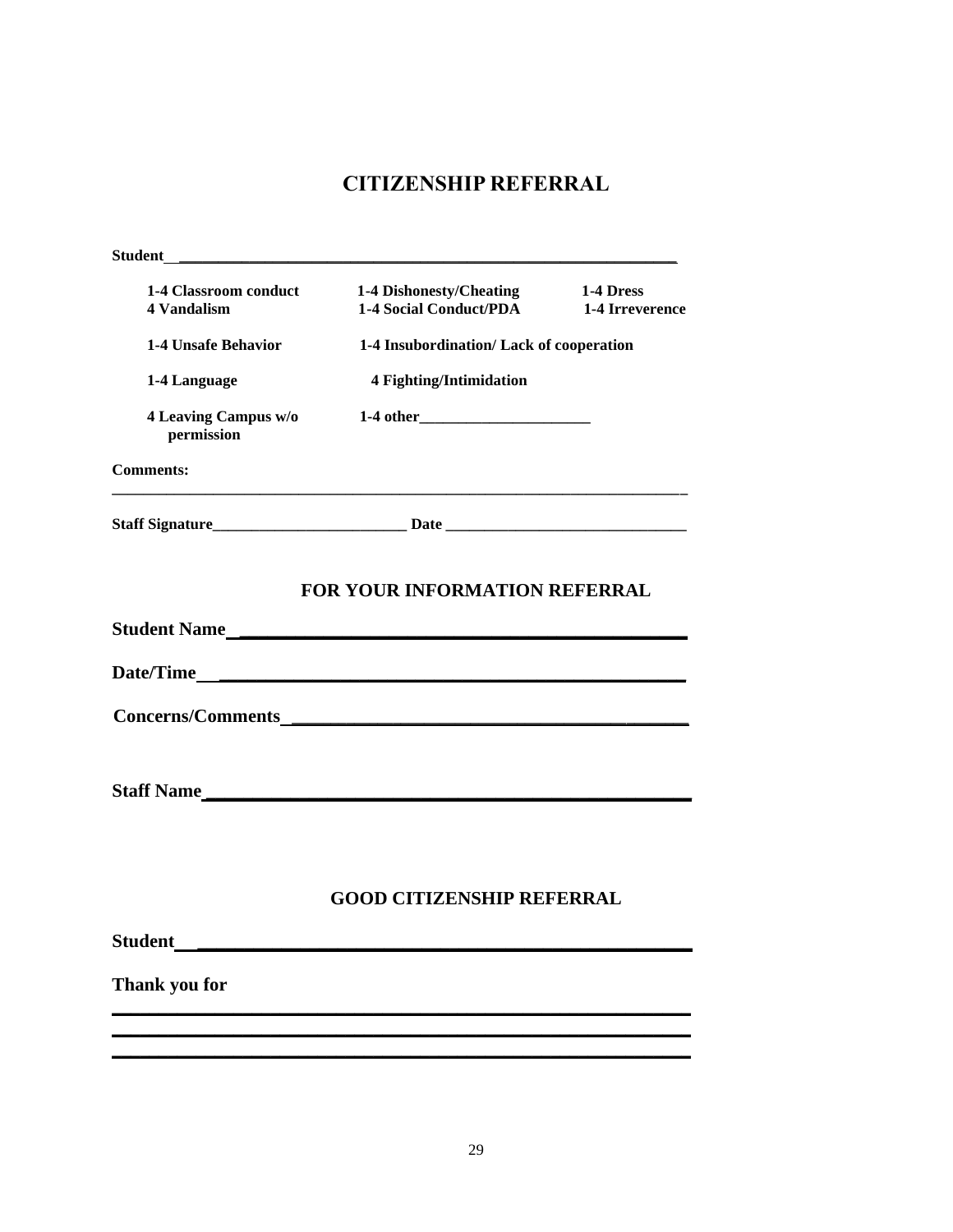**Teacher Signature Date** 

# **REFOCUS**

 **\_\_\_\_\_\_\_\_\_\_\_\_ \_\_\_\_\_\_\_\_\_\_\_\_\_\_\_\_\_\_\_\_** 

Refocus is a procedure that BCJA has instituted to address disruptive behaviors immediately, without interrupting the teaching/learning process. Students, except Kindergarteners, will leave the room and go to a "buddy" teacher's classroom for academic "refocus," where the student will identify his/her behavior in written form. Each time a student serves a Refocus a FYI is sent home.

If a student has to be redirected twice in a quarter, there will need to be a Parent/teacher/Administrator Conference to resolve the issue. If the child continues to need refocusing their attendance in school maybe in jeopardy.

# **SUSPENSION**

Suspension is removal of a student from classes or school activities for disciplinary reasons. Suspensions will be off campus. The following behaviors may result in suspension:

- threatened to, attempted to, or caused physical injury to another person
- committed or attempted to commit theft or burglary or knowingly received stolen property committed an obscene act or engaged in profanity or vulgarity
- disrupted school activities or willfully defied the authority of school personnel (insubordination)
- engaged in excessive contact or other activities with sexual intent
- caused or attempted to cause damage to school or private property
- repeated failure to abide by school polices dishonesty, including but not limited to, forgery, plagiarism and cheating on academic work
- practice of occult or satanic rituals
- intentional activities which directly undermine Christianity or Seventh-day Adventist beliefs
- participation in gang activities (including wearing of gang symbols, tagging)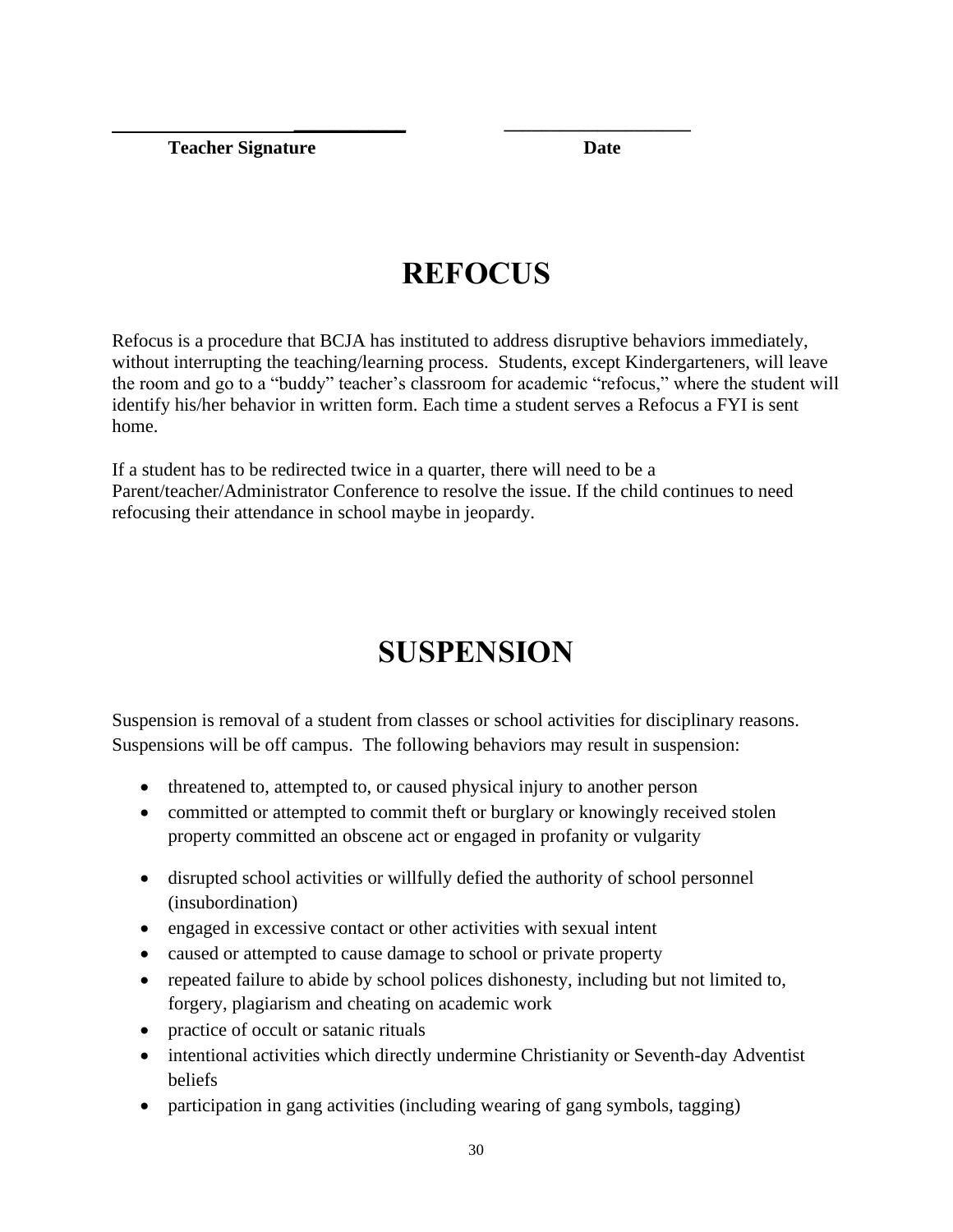- leaving campus without permission
- smoking or drinking insubordination/lack of cooperation

**Suspensions will not exceed five (5) consecutive school days. A student will not be suspended for a total of more than ten (10) days during a school year. A student will not be suspended more than twice in the year.**

# **Expulsion**

Expulsion is removal of a student from the school program for at least one semester for disciplinary reasons. Students will be recommended for expulsion for any of the following behaviors:

- causing serious physical injury to another person, except in self-defense
- possession of any firearm, knife, explosive, or other dangerous object of no reasonable use to the pupil at school or at a school activity
- possession, use of unlawful sale or distribution of any controlled substance including alcohol, illegal drugs, or tobacco
- burglary or extortion
- leaving campus without permission

Administration may, in consultation with the Office of Education, choose not to recommend expulsion when the overall program of the student indicates continued success at Berean. In addition, a student may also be recommended for expulsion when other means of correction are not feasible or have repeatedly failed to bring about proper conduct. Expulsion may also occur due to the nature of the circumstances whereby the presence of the student causes a continuing danger to the physical safety of the pupil or others.

## Discipline

Discipline will be designed not merely as punishment, but to help the student progress toward a more meaningful acceptance of Christian guidelines for behavior and conduct. Discipline can include, but is not limited to, loss of school trips, tours, leadership offices, varsity games, and other extracurricular activities.

A student, who accumulates 25 referral points in any quarter, may be asked to withdraw or be recommended to the School Board for expulsion.

## Administrative Discipline Step Plan

This plan will be used by the Administration for all students who are referred to the office. Although disciplinary action is outlined in the steps below, the discipline taken may not necessarily follow in the chronological order as listed. The action will be determined by the seriousness of the infraction.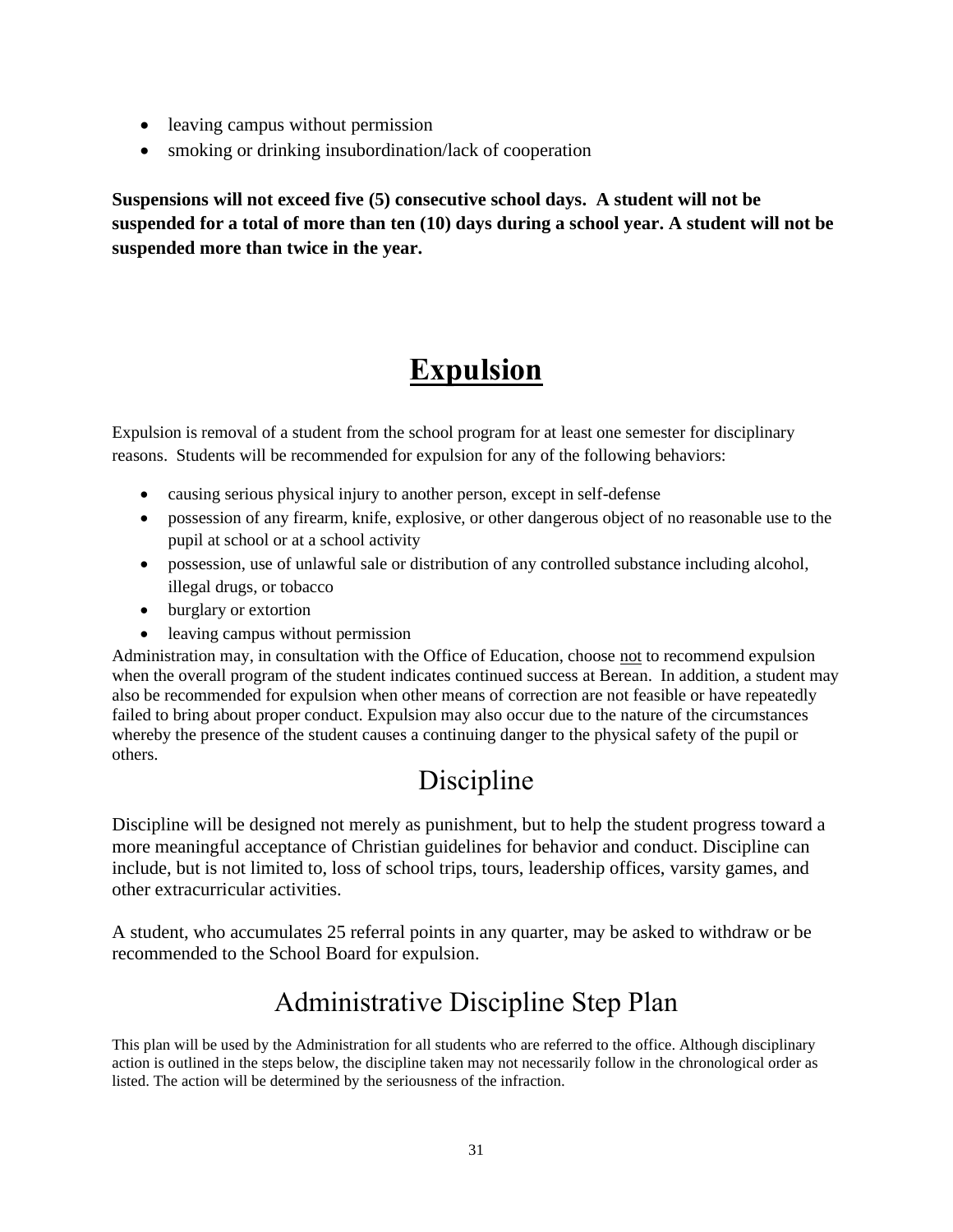## Step 1 Informal Talk

A school official (teacher, administrator), will talk to the student and try to reach an agreement regarding how the student should behave. Parents may be notified if necessary. (FYI, phone call, email.)

## Step 2 Conference

A formal conference is held between the student and one or more school officials. During this conference, the student must agree to correct his/her behavior. This action will be recorded in the student's file. Parents will be contacted. (Referral, Contract, in person in the conference.)

## Step 3 Administrative Counsel

The Student must meet with the Headmaster and Principal regarding his/her behavior. Parents will be contacted by telephone, email, letter, or referral. A formal conference may be conducted between the students, his/her parent(s), Administrative Discipline Committee (Headmaster, Principal, Chaplain, and two teachers.) This action will be recorded in the student's file. A detention will be served and the administration may conduct a follow-up visit with the student if necessary.

## Step 4 Suspension

The Administrative Discipline Committee will meet with the student and parent(s) when he/she has violated school regulations or has been involved in a major discipline or accumulation of infractions, or has failed to uphold commitments, for conduct agreed to other discipline steps. A short-term suspension shall not exceed five consecutive school days. This action will be recorded in the student's file.

1<sup>st</sup> Suspension: If suspended, the student in question will be expected to continue with the assigned homework, and to receive new homework from the teachers. The student will however, lose class time work credit, class time participation credit, in class lab credit, and be unable to make up quizzes and tests. The student will not be allowed to return to any sports teams for the remainder of the year, and may not be allowed to participate in extracurricular activities.

 $2<sup>nd</sup>$  Suspension: If suspended a second time, the student will not be able to receive any credit for any work done after the suspension date, including homework.

## Expulsion

Expulsion is the removal of a student from the school program. Said student shall not be on campus for any reason, (including school and non-school functions) for at least one year, without the permission of the Headmaster.

## Expulsion Procedures

The Administrative Discipline Committee will follow the following guidelines in expulsion procedures:

- Removal of student from the mainstream student population.
- Investigation facts will be gathered, students interviewed, incident reports written and signed.
- Evaluation review of findings and policy, consultation with Board Chair, Superintendent and legal counsel as merited.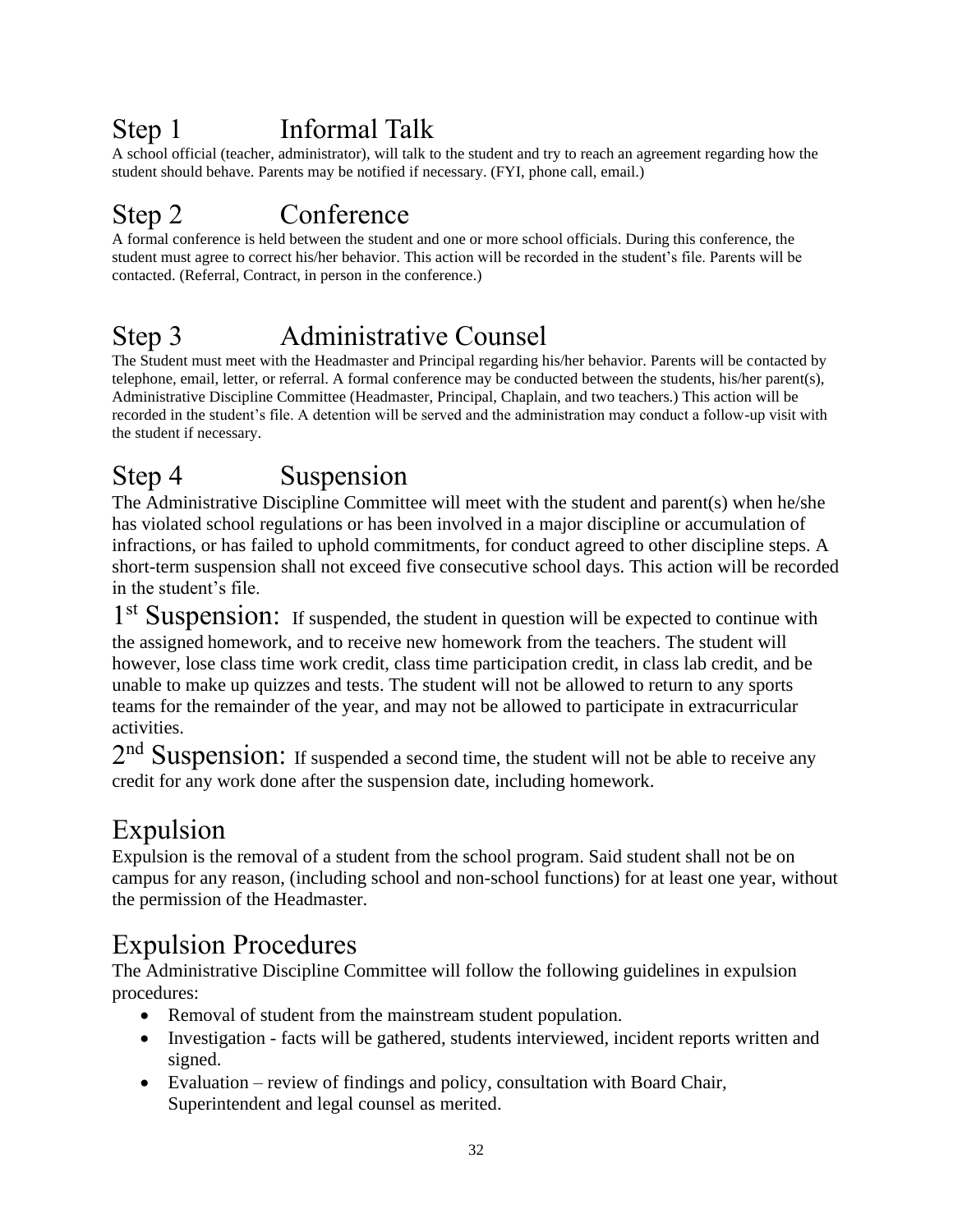- Parent notification presentation of findings to the parents and student.
- Disciplinary action student will be suspended pending an expulsion hearing by the Board.
- Expulsion Hearing a hearing shall be scheduled within five days of the disciplinary action. The student and his/her parents may be present at this hearing.

Parents will be given the option to withdraw the student from school before the expulsion hearing is held. Such action on the part of the parent will insure that the Board action for expulsion is not recorded in their student's Mandatory Discipline Record. Once expulsion is voted by the Board, the student will not be eligible for re-admission to GAAA for at least a year.

## Appeal Process

- The student and/or his parents may appeal the findings of the Administration.
- The appeal must be made in writing and submitted to the Headmaster.
- The appeal hearing will be scheduled with the Board (within two weeks of the written appeal.)
- The student will remain on suspension until the review is completed.
- A finding in favor of the student will result in the immediate return to full status and the suspension removed from his/her Mandatory Discipline Record.
- A finding in favor of upholding the expulsion will be enforced. Any appeal from this point will be directed to the Superintendent of Education and Board for the South Atlantic Conference.

# **Procedures/Appeals**

When administration believes suspension or expulsion is warranted, an investigation will take place. Students involved will be given the opportunity to tell their account of the incident. After the facts have been gathered, if the behavior warrants suspension or expulsion, the parents will be notified and asked to remove the student from the campus immediately. In the case of expulsion, the student will be suspended until the school board can be convened for the hearing.

Parents will have the option to withdraw a student from school before the expulsion hearing is held. The student and his/her parents may be present at the expulsion hearing.

Suspension may be appealed to the administration for review. Generally, the student will remain suspended until the review is conducted. If the suspension is not upheld, the remainder of the suspension is removed and all records of the suspension shall be removed. If expulsion is voted by the Board, the student will not be eligible for re-admission to BCJA for at least one year.

**In the event that a problem arises in school involving your child, there is an established protocol to follow — starting with the classroom teacher.** Unless it is an emergency, please make an appointment to speak with the teacher or chief administrator about a concern before visiting the school.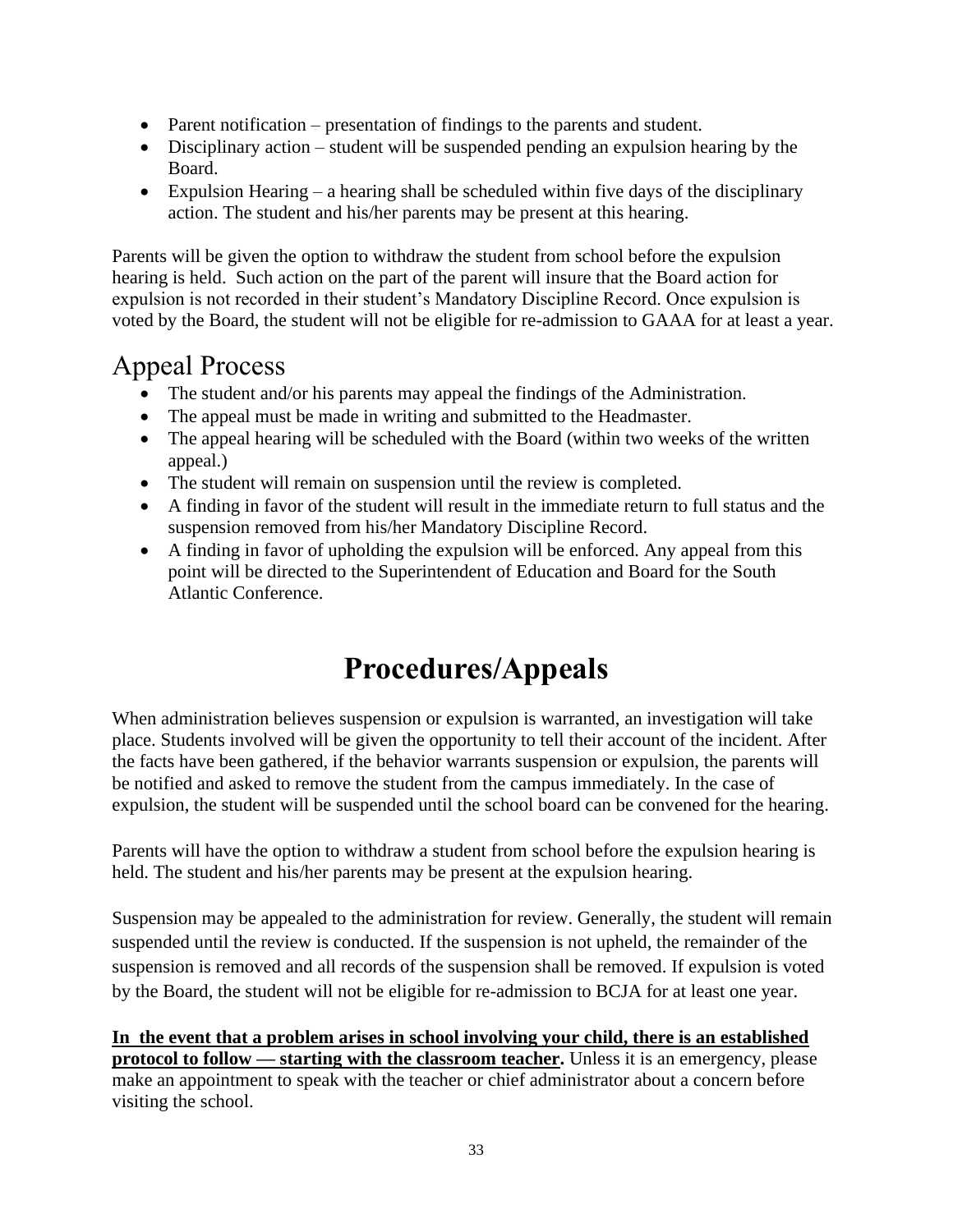#### **Teacher**

If you have concern about your child's performance in a certain class or with a specific teacher, you should discuss the matter with the teacher first.

### **Elementary Principal**

If you have concerns about your child's performance in a certain class or with a specific teacher, and you have discussed the matter with the teacher, you then discuss the concerns with the Elementary/Headmaster

### **School Board Chairperson**

If you have concerns about your child's performance in a certain class or with a specific teacher, and you have discussed the matter with the teacher and the principal, you should then discuss the concerns with the School Board Chairperson

### **Executive Committee of the School Board**

Problems with a teacher, school or the child's overall performance that cannot be resolved by the teacher, the principal, or the School Board Chairperson should then present the concerns to the Executive Committee of the school board.

### **Executive Committee and Senior Pastor of Berean**

The Executive Committee and the Pastor of Berean SDA Church should address any concerns unresolved at the school

### **Administration**

Concerns unresolved by the Executive Committee and the Pastor will be referred to the appropriate division of the South Atlantic Conference - the Superintendent of Education.

## **Zero Tolerance Policy**

**Purpose:** To provide a safe school environment for pupils and staff.

The Governing Board of BCJA: declares that a Zero Tolerance policy on sexual battery, possession of a firearm, possession of a knife, possession of a dangerous object, possession of explosive devices, sale of controlled substances, possession of controlled substances, vandalism where property damage exceeds \$100, repeater mutual combat, robbery or extortion, participating in gang motivated intimidation, hate motivated behavior constituting a statutory violation, and assault on or threatening of school staff,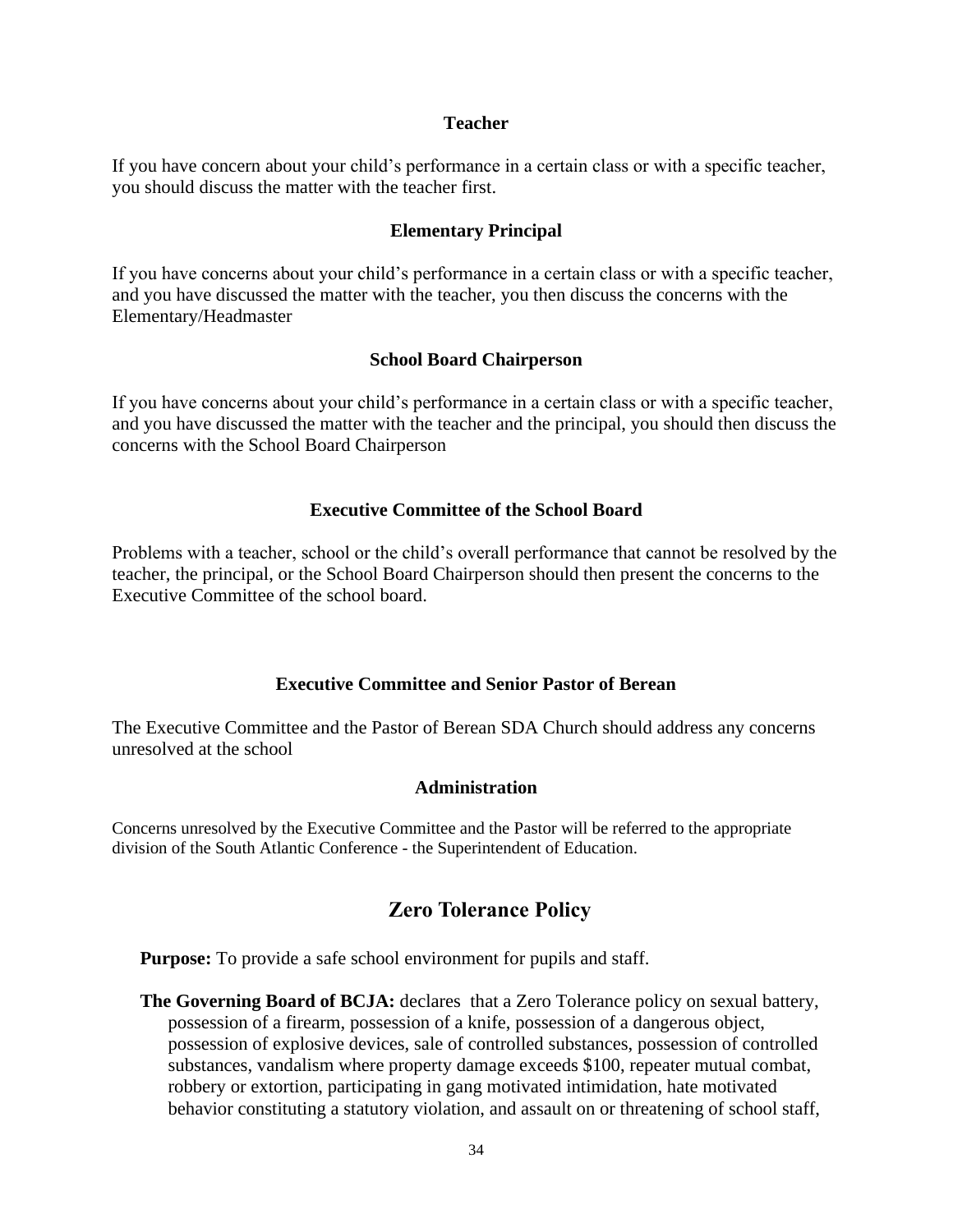and being outright insubordinate to administration and staff.

#### **Hereafter, any student who:**

commits a sexual battery commits a assault & battery (Hurting someone to the extent of needing medical attention) commits a battery is found in possession of a firearm is found in possession of a knife is found in possession of a dangerous object is found in possession of explosive devices is found in possession of a controlled substance sells a controlled substance furnishes a controlled substance commits an act of vandalism with property damage in excess of \$100 participates repeatedly in mutual combat participates in robbery or extortion participates in gang motivated behavior constituting a statutory violation commits an assault on or threatens school staff threatens to kill or harm someone (joke or not) makes a hit list or journal with the intent to harm someone participates repeatedly in mutual combat (Fighting) is being outright insubordinate (refusing to cooperate) with the Administration and staff

Hereafter, all acts of physical violence, possession or use of weapons, or Health and Safety Code violations will be recorded for each pupil on their Mandatory Interim Record, including information on suspensions and expulsions. Such records will be expunged upon graduation or by petition.

For purposes of this policy, definitions of terms used will be as defined in the Georgia Education Code, Penal Code, Health and Safety Code, and Regulations of the State Fire Marshall where applicable.

- An object used in a threatening manner shall be considered a weapon even if its normal use is not a weapon.
- Trespassing on school grounds by pupils not enrolled in the school, who have not received clearance by the chief administrator, shall be recorded as a serious violation and the police will be called.
- In every case where a pupil violates a provision of the Penal Code of the Health and Safety Code referenced by this policy, the pupil can be taken into custody by the police.
- The Conference Superintendent is directed to prepare Administrative Regulations to insure the requirements of this policy are properly implemented.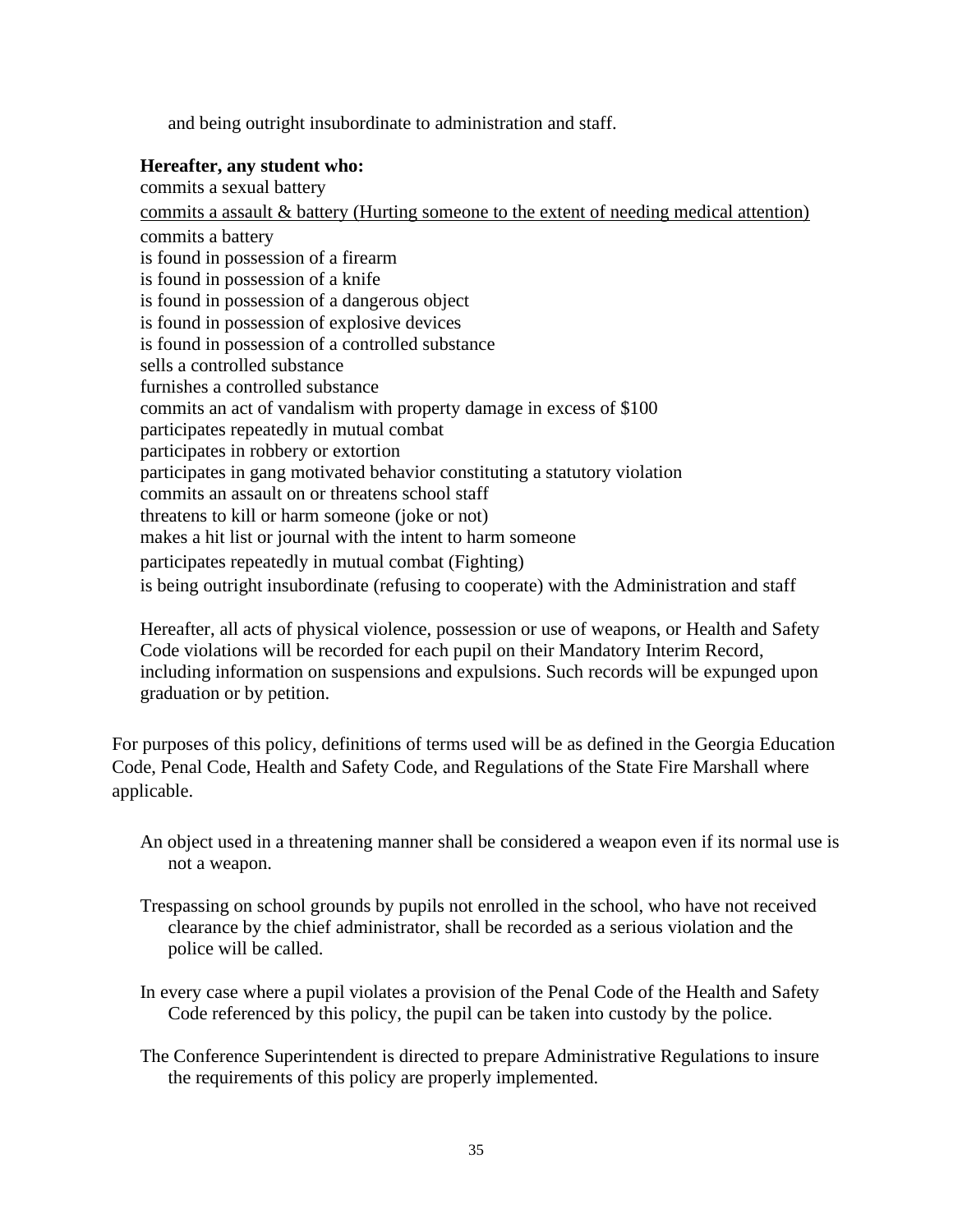Such regulations will include procedures to publicize this policy and to ensure that all pupils, grades 3-8, shall have a signed copy of this policy in their file.

## **Governance Policy**

By registering at BCJA, the student and his parents or guardians agree to comply with the rules and regulations as published by the school. All regulations adopted by the faculty and announced to the student body have the same force as those published and remain in force throughout the year, both on and off the campus.

## **Grievance Policy**

When a situation arises that needs clarification or resolution, the following steps are recommended:

First: Address the situation with the Teacher/Staff member.

Second: Address the situation with the Teacher and the Principal.

Third: Address the situation with the Board of Trustees.

Fourth: Address the SAC (South Atlantic Conference) K-12 Education Board

Fifth: Address the SAC (South Atlantic Conference) Executive Committee

These steps are important and are to be followed in order outlined above. Honest resolution will be sought at each level in an effort to avoid appealing to the next stage.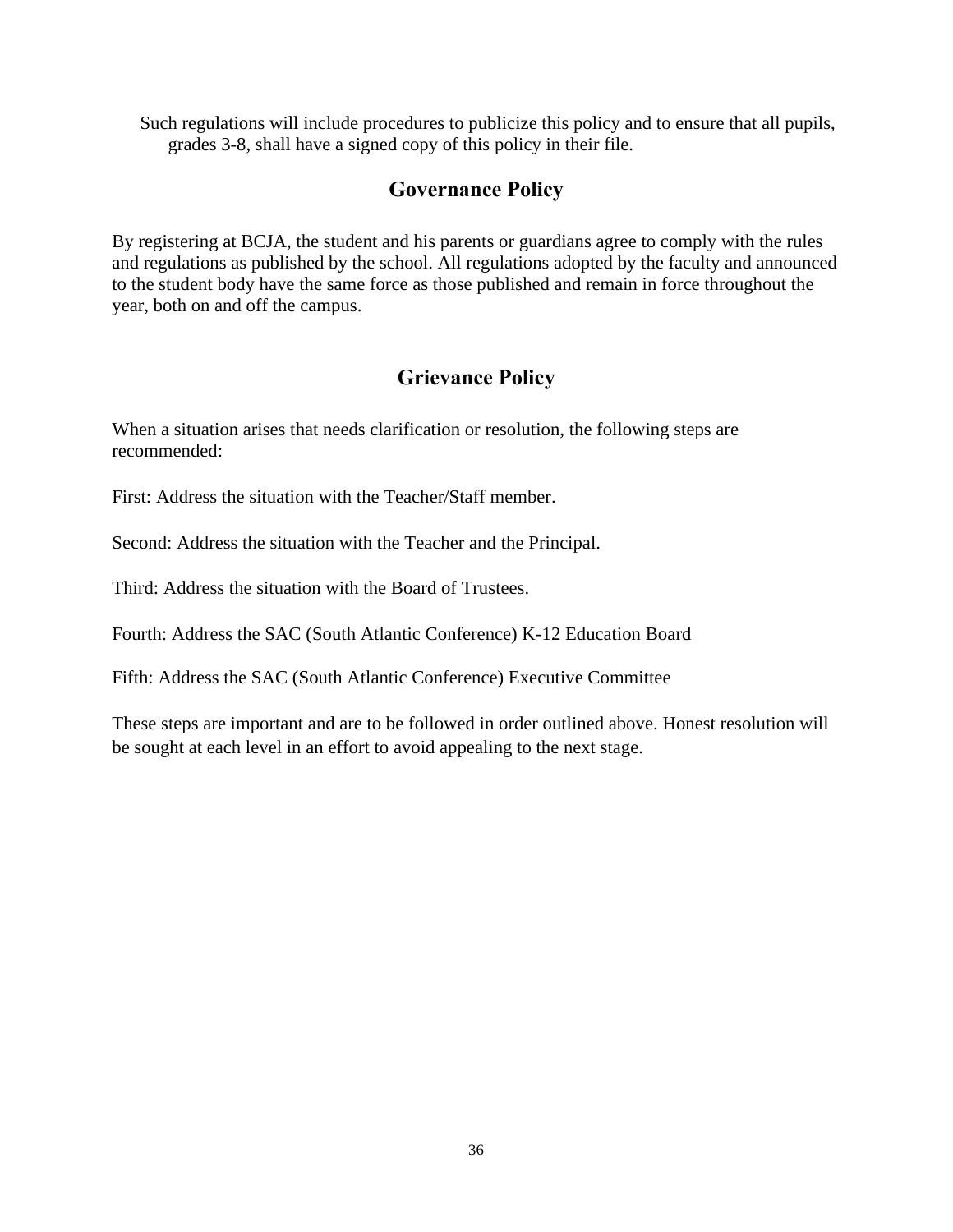## **Berean Christian Junior Academy School Board**

| <b>Brod Boyd</b>     | <b>Chairperson</b>                  |
|----------------------|-------------------------------------|
| <b>Marcia Davis</b>  | <b>BCJA Principal</b>               |
| Dr. Gary Gardner     | <b>BCJA</b> Accountant              |
| Pastor Jack          | <b>Berean Church Senior Pastor</b>  |
| <b>Alicia Harris</b> | <b>Berean Church Treasurer</b>      |
| <b>Marilyn Shaw</b>  | <b>Peggy Walker (Finance Chair)</b> |
| <b>Carmen Duncan</b> | Ralph Hairston, Jr.                 |

## **School Board Meetings**

Board Meetings are typically held the third Tuesday of every other month from 7:00 p.m. at Berean Christian Junior Academy. A request to attend must be made and approved in advance of the meeting.